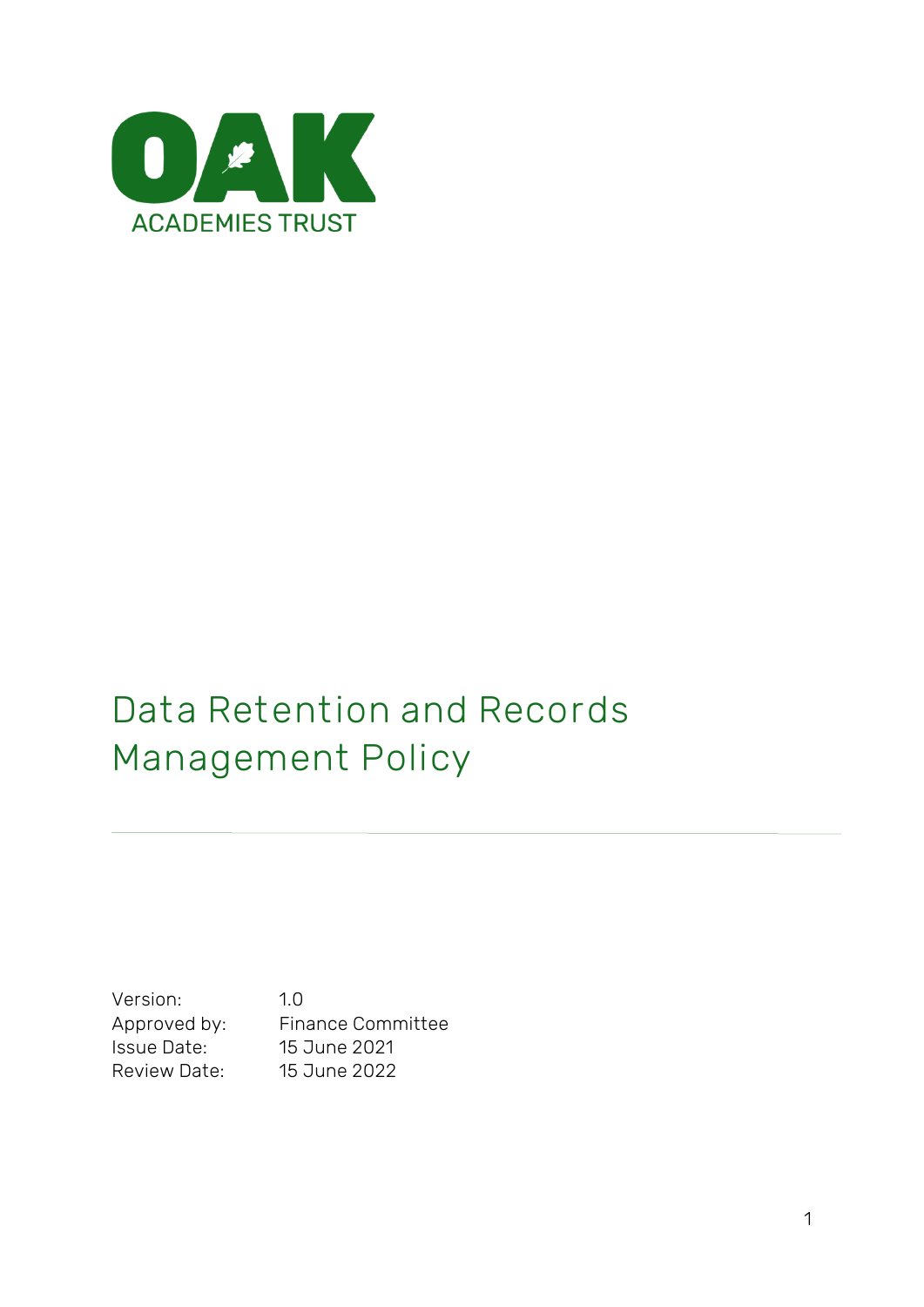# **Table of Contents**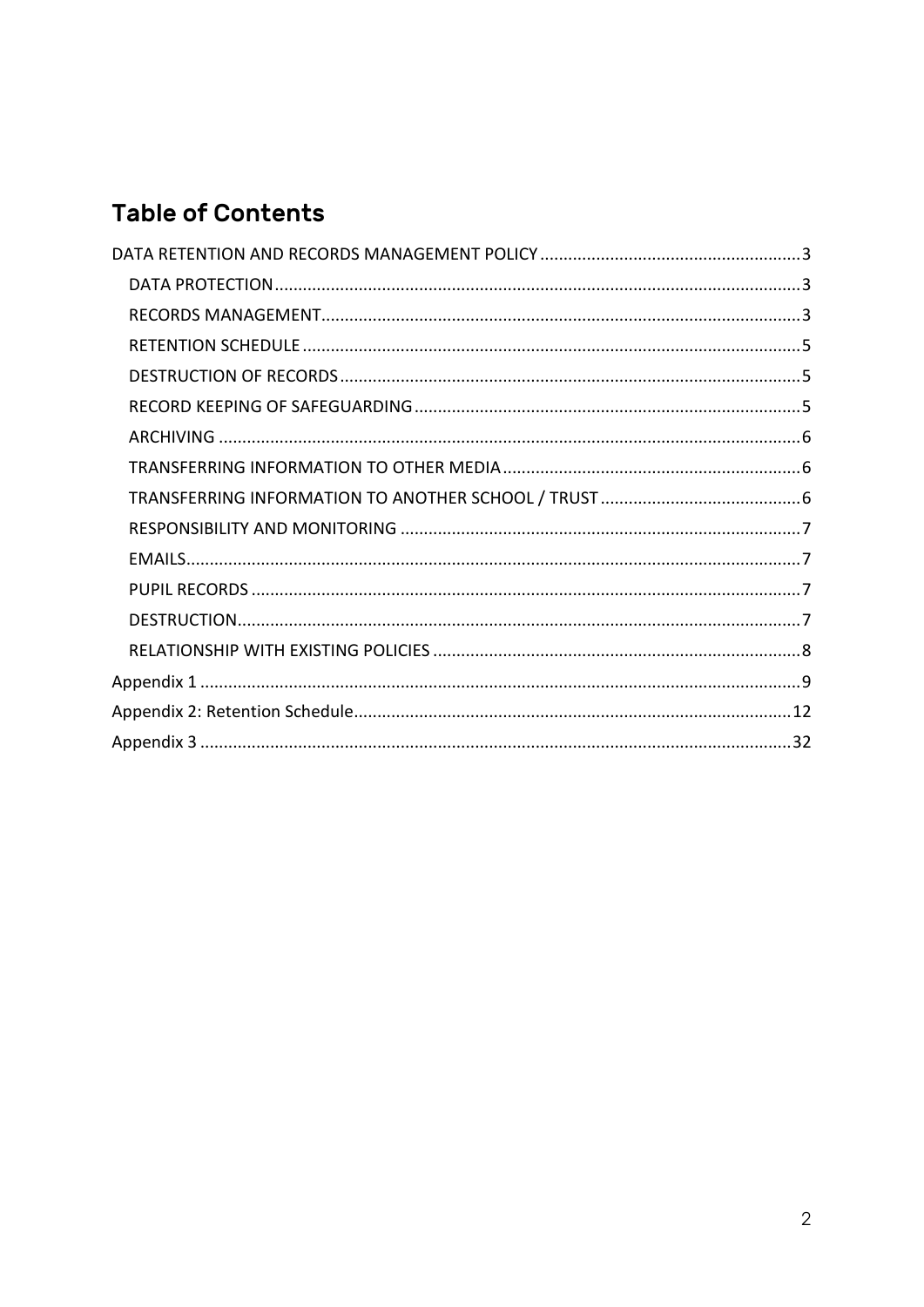# <span id="page-2-0"></span>DATA RETENTION AND RECORDS MANAGEMENT POLICY

The Trust has a responsibility to maintain its records management and record keeping systems. When doing this, the Trust will take account of the following factors: -

- The most efficient and effective way of storing records and information.
- The confidential nature of the records and information stored.
- The security of the record systems used.
- Privacy and disclosure; and
- Their accessibility.

This policy does not form part of any employee's contract of employment and is not intended to have contractual effect. It does, however, reflect the Trust's current practice, the requirements of current legislation and best practice and guidance. It may be amended by the Trust from time to time and any changes will be notified to employees within one month of the date on which the change is intended to take effect. The Trust may also vary any parts of this procedure, including any time limits, as appropriate in any case.

### <span id="page-2-1"></span>**DATA PROTECTION**

This policy sets out how long employment-related and pupil data will normally be held by us and when that information will be confidentially destroyed in compliance with the terms of the UK General Data Protection Regulation (GDPR) and the Freedom of Information Act 2000.

Data will be stored and processed to allow for the efficient operation of the Trust. The Trust's Data Protection Policy outlines its duties and obligations under the UK GDPR.

#### <span id="page-2-2"></span>**RECORDS MANAGEMENT**

Management of records is a legal obligation (Section 46 of the Freedom of Information Act 2000). By ensuring that our records are well managed and controlled we can provide a better service to staff, pupils, parents/carers and others. The legal and regulatory obligations from many sources rely on effective record management. Information management is also a part of the IT strategy,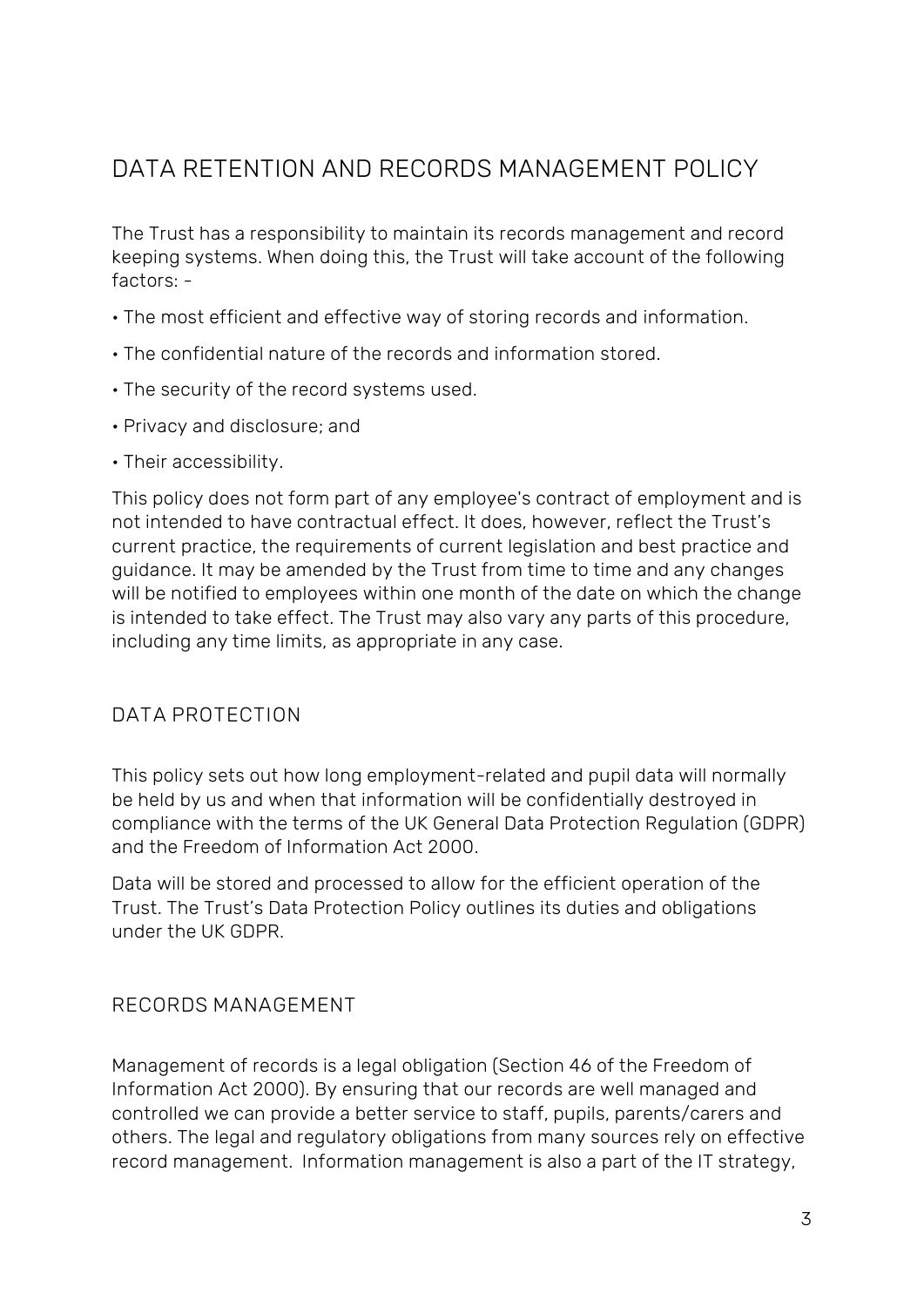data protection and GDPR compliance obligations. The framework that covers records management in the Trust and the schools is:

• Scope

• Responsibilities

**1. Scope** 

1.1 This policy applies to all records created, received or maintained by staff of the Trust, whether centrally or in individual schools, in the course of carrying out its functions.

1.2 Records exist in the Trust and in schools and originate from a variety of sources. Trust staff will create some. Others are provided by parents/carers and pupils, others are shared with the trust and its schools by external professionals. The policy applies to all records and the management of the records in the trust and its schools. See Appendix 1 for examples of records in the trust and schools.

1.3 Records may be hard copy, electronic, digital, images, audio recordings or any other source that can be viewed, heard or interrogated. They may relate to individuals, financial planning, contracts, commercial organisations, public authorities or charitable organisations. Some will include personal data about individuals.

1.4 How the Trust and schools use, maintain and manage records will be dependent on the purpose, origin and source of the records. Other policies will govern this in many instances.

1.5 Some records will be retained for historical and archiving purposes.

# **2. Responsibilities**

2.1 The Trust has a corporate responsibility to maintain, use, store and delete its records to comply with regulatory requirements. The person with overall responsibility for this policy is the Chief Executive Officer, and this will be delegated to individuals in each school.

2.2 Good record management practice will be the responsibility of all staff in schools and the Trust. Individual responsibility will be determined by job description and practice. A senior leader (headteacher) will also monitor compliance with this policy at least annually.

2.3 Individual staff and employees must ensure that records for which they are responsible are accurate and are maintained and disposed of in accordance with the Trust's policies and records management guidelines.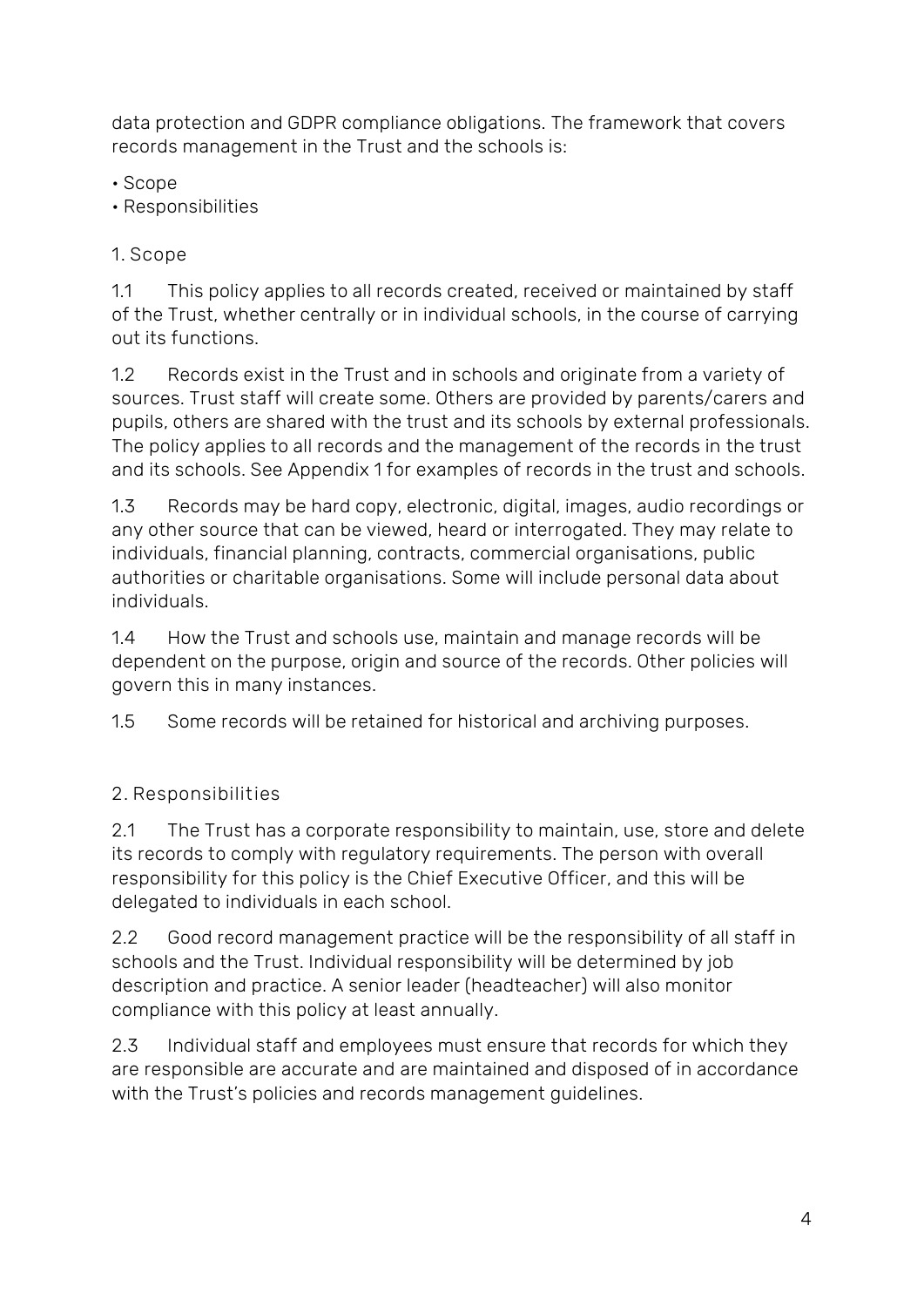# <span id="page-4-0"></span>**RETENTION SCHEDULE**

Information (hard copy and electronic) will be retained for at least the period specified in the retention schedule, see Appendix 2 or please contact **[admin@oaktrust.org](mailto:admin@oaktrust.org)** for a paper copy. When managing records, the Trust will adhere to the standard retention times listed within that schedule. Paper and electronic records will be regularly monitored. The schedule documents the many types of records used by the Trust and the applicable retention periods for each record type. The retention periods are based on business needs and legal requirements.

# <span id="page-4-1"></span>**DESTRUCTION OF RECORDS**

Where records have been identified for destruction they should be disposed of in an appropriate way. All information must be reviewed before destruction to determine whether there are special factors that mean destruction should be delayed, such as potential litigation, complaints, or grievances. All paper records containing personal information, or sensitive policy information should be shredded before disposal where possible. All electronic information will be deleted.

The school should maintain a database of records which have been destroyed and who authorised their destruction (Appendix 3). When destroying documents, the appropriate staff member should record in this list at least: -

- File reference (or another unique identifier).
- File title/description.
- Number of files.
- Name of the authorising officer.
- Date destroyed or deleted from system; and
- Person(s) who undertook destruction.

### <span id="page-4-2"></span>**RECORD KEEPING OF SAFEGUARDING**

Any allegations made that are found to be malicious must not be part of the personnel records. For any other allegations made, the Trust must keep a comprehensive summary of the allegation made, details of how the investigation was looked into and resolved and any decisions reached. This should be kept on the personnel files of the accused.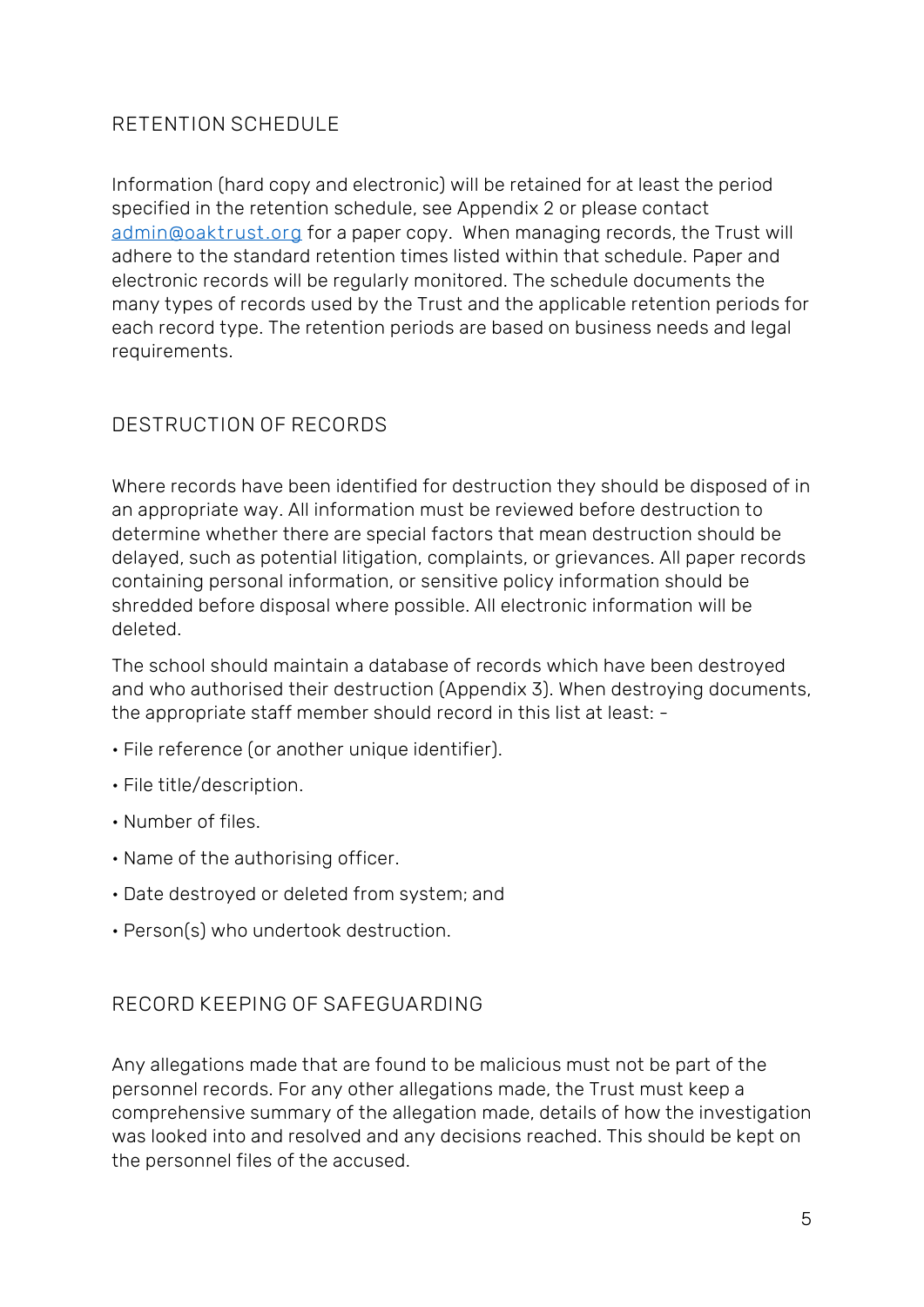Any allegations made of sexual abuse should be preserved by the Trust for the term of an inquiry by the Independent Inquiry into Child Sexual Abuse. All other records (for example, the personnel file of the accused) should be retained until the accused has reached normal pension age or for a period of 10 years from the date of the allegation if that is longer.

Guidance from the Independent Inquiry Child Sexual Abuse states that prolonged retention of personal data at the request of an Inquiry would not contravene data protection regulation provided the information is restricted to that necessary to fulfil potential legal duties that a Trust may have in relation to an Inquiry.

Whilst the Independent Inquiry into Child Sexual Abuse is ongoing, it is an offence to destroy any records relating to it. At the conclusion of the Inquiry, it is likely that an indication regarding the appropriate retention periods of the records will be made.

## <span id="page-5-0"></span>**ARCHIVING**

Where records have been identified as being worthy or necessary of preservation over the longer term, arrangements should be made to transfer the records to an archive. A database of the records sent to an archive is maintained by the school/MAT office team. The appropriate staff member, when archiving documents should record in this list the following information: -

- File reference (or another unique identifier).
- File title/description.
- Number of files; and
- Name of the authorising officer.

## <span id="page-5-1"></span>**TRANSFERRING INFORMATION TO OTHER MEDIA**

Where lengthy retention periods have been allocated to records, members of staff may wish to consider converting paper records to other media such as digital media or virtual storage centres (such as cloud storage). The lifespan of the media and the ability to migrate data where necessary should always be considered.

## <span id="page-5-2"></span>**TRANSFERRING INFORMATION TO ANOTHER SCHOOL / TRUST**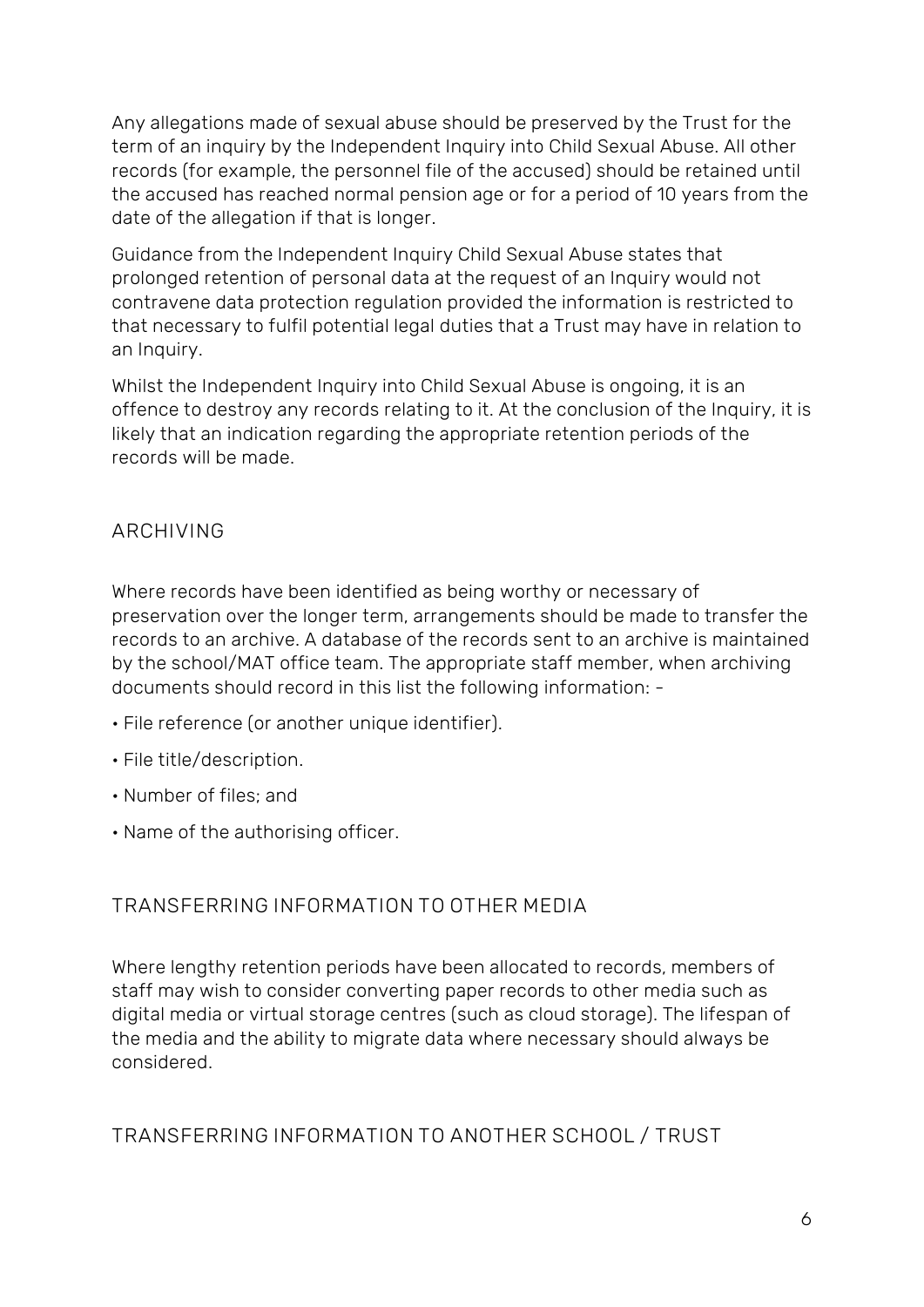We retain the pupil's educational record whilst the child remains at the School / Trust. Once a pupil leaves a school, the file should be sent to their next School. The responsibility for retention or destruction then shifts onto the next School.

# <span id="page-6-0"></span>**RESPONSIBILITY AND MONITORING**

The Headteachers have primary and day-to-day responsibility for implementing this Policy. The Data Protection Officer, in conjunction with the Trust, is responsible for monitoring its use and effectiveness and dealing with any queries on its interpretation.

The Data Protection Officer will consider the suitability and adequacy of this policy and report improvements directly to management. Internal control systems and procedures will be subject to regular audits to provide assurance that they are effective in creating, maintaining and removing records.

Management at all levels are responsible for ensuring those reporting to them, are made aware of and understand this Policy and are given adequate and regular training on it.

### <span id="page-6-1"></span>**EMAILS**

Emails accounts are not a case management tool. Generally, emails may need to fall under different retention periods (for example, an email regarding a health and safety report will be subject to a different time frame to an email which forms part of a pupil

record). It is important to note that the retention period will depend on the content of the email and it is important that staff file those emails in the relevant areas to avoid the data becoming lost.

## <span id="page-6-2"></span>**PUPIL RECORDS**

All Schools have a duty to maintain a pupil record for each pupil. Early Years may have their own separate record keeping requirements. If a child changes School, the responsibility for maintaining the pupil record moves to the next School.

## <span id="page-6-3"></span>**DESTRUCTION**

At the point of destruction, the 'Data Destruction Log' will be completed.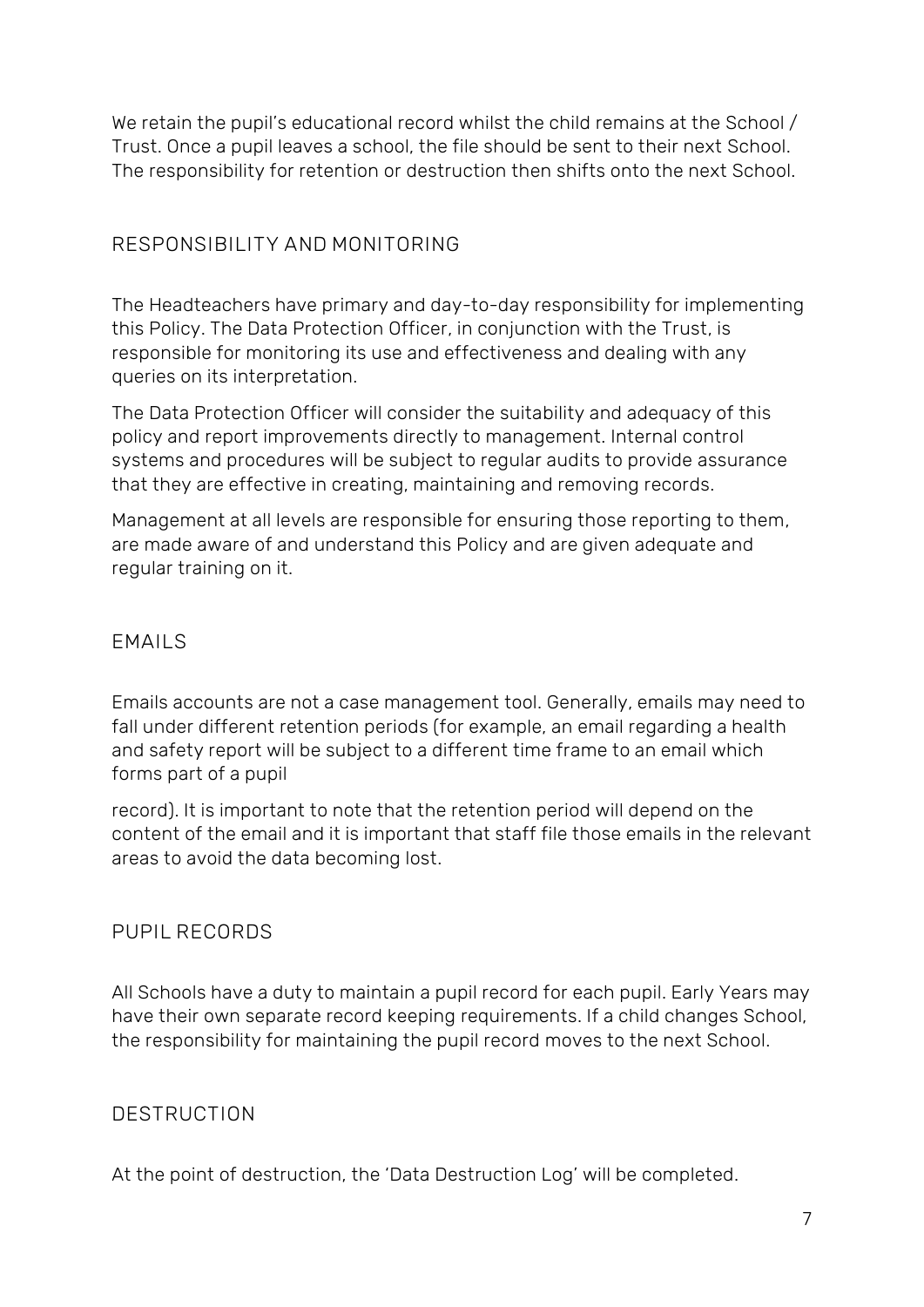# <span id="page-7-0"></span>**RELATIONSHIP WITH EXISTING POLICIES**

This policy has been drawn up within the context of:

- Data Protection policy
- Information Security policy
- and with other legislation or regulations (including audit, equal opportunities and ethics) affecting the Trust and schools.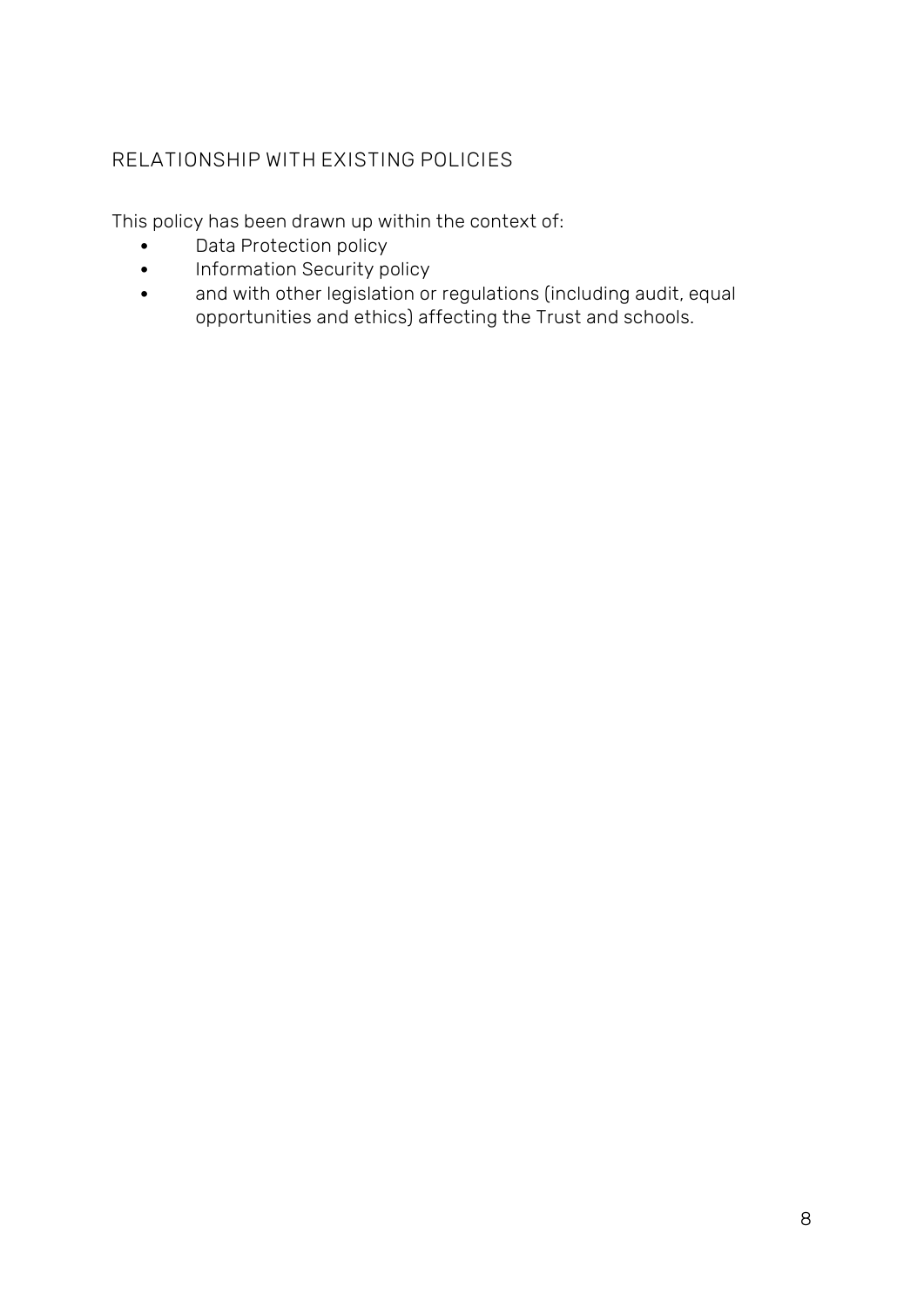# <span id="page-8-0"></span>Appendix 1

The Trust and schools keep a wide variety of records that may include (but are not limited to):

#### Students

- Personal information
- Parent/carer contact information
- School reports
- Behaviour logs
- Exam and testing outcomes internal and external
- Child protection information
- Allegations of a child protection nature made against a member of staff (including unfounded allegations)
- Attendance attendance registers, authorised absence correspondence
- SEND reviews, advice to parents/carers, accessibility strategy
- Pupil Premium / Sixth Form Bursary evidence of eligibility
- Free School Meals eligibility
- Services and Pupil Premium eligibility
- LAC status
- Medical Individual Health Plans, first aid records
- Biometric records

Management of the Trust and Schools

- Trust and Governing Board records agendas, minutes, resolutions, reports
- Trustee and Governors personal details
- Declarations of Interests
- CPD and training
- Statutory Documents for Companies House
- Accounts and Trust Report
- School Development Plans and School Improvement plans
- Leadership meetings, minutes and actions
- Admission details
- School visitor logs
- Health and Safety Records
- Fire Risk Assessments
- Risk Assessments
- Social Media
- Newsletters and external communication records

Human Resources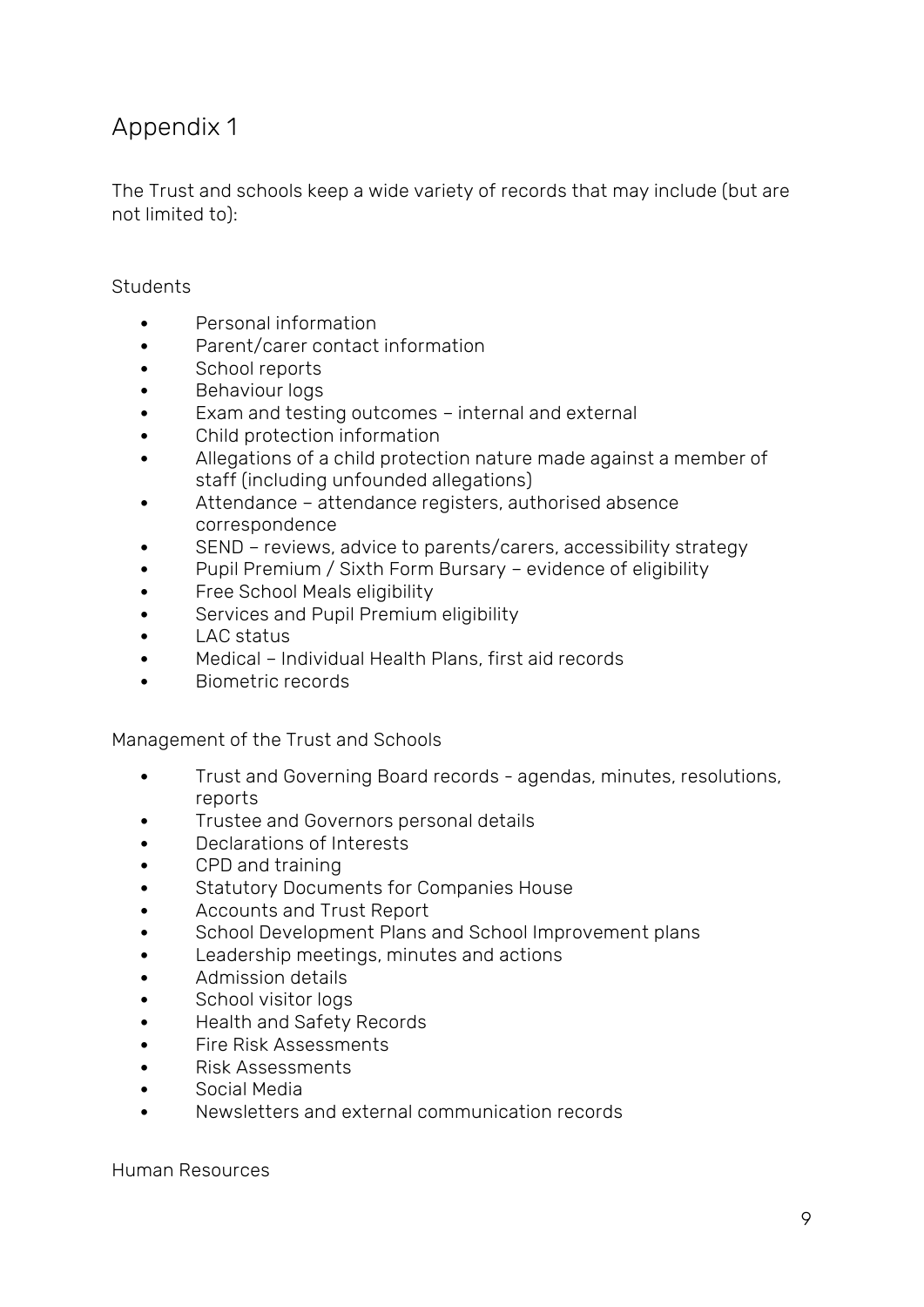- Job Descriptions
- Application forms
- Personnel files for all staff including personal contact details
- Appraisals
- Performance reviews
- Employment suitability checks
- Contracts of employment
- Records of Disciplinary and Grievances Process
- Allegations and LADO referrals
- Referrals to the TRA and/or DBS
- Payroll and pensions maternity/paternity pay, family leave records,

Financial Management

- Budgets and Funding details as required by the Funding Agreement, Academies Financial Handbook and Company Law
- Risk Management and Insurance employer's liability insurance certificate
- Asset Management Records
- Asset Register
- All necessary financial records
- Contracts
- Contract Management and Procurement
- School Payment and Meals Management

#### Property Management

- Property Management
- Condition Surveys
- Hire agreements
- Maintenance logbooks, warranties and contractor information
- Health and safety information

Curriculum & Attainment

- Teaching and learning planning
- Timetabling and resource planning
- Prospectus and Website
- Statistics and evidence of learning outcomes, targets
- Pupil work records
- Trip and visit record

External Records

- Central Government and Local Authority
- Local Authority census returns, attendance returns
- Central Government returns made to DfE/ESFA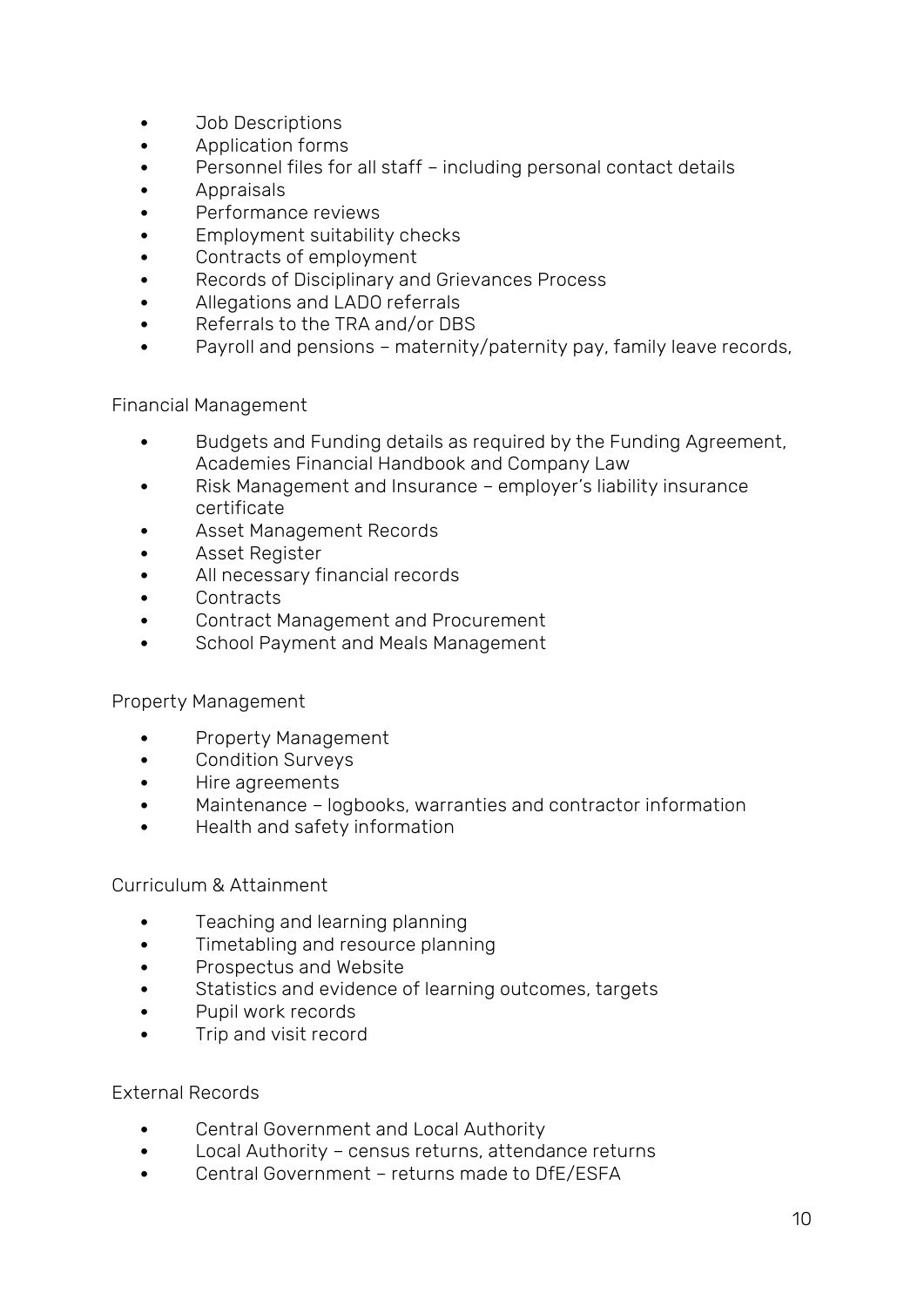- Ofsted
- Referrals to third party agencies
- Legal action involving the trust and schools
- ICO action
- Enquiries and investigations by external bodies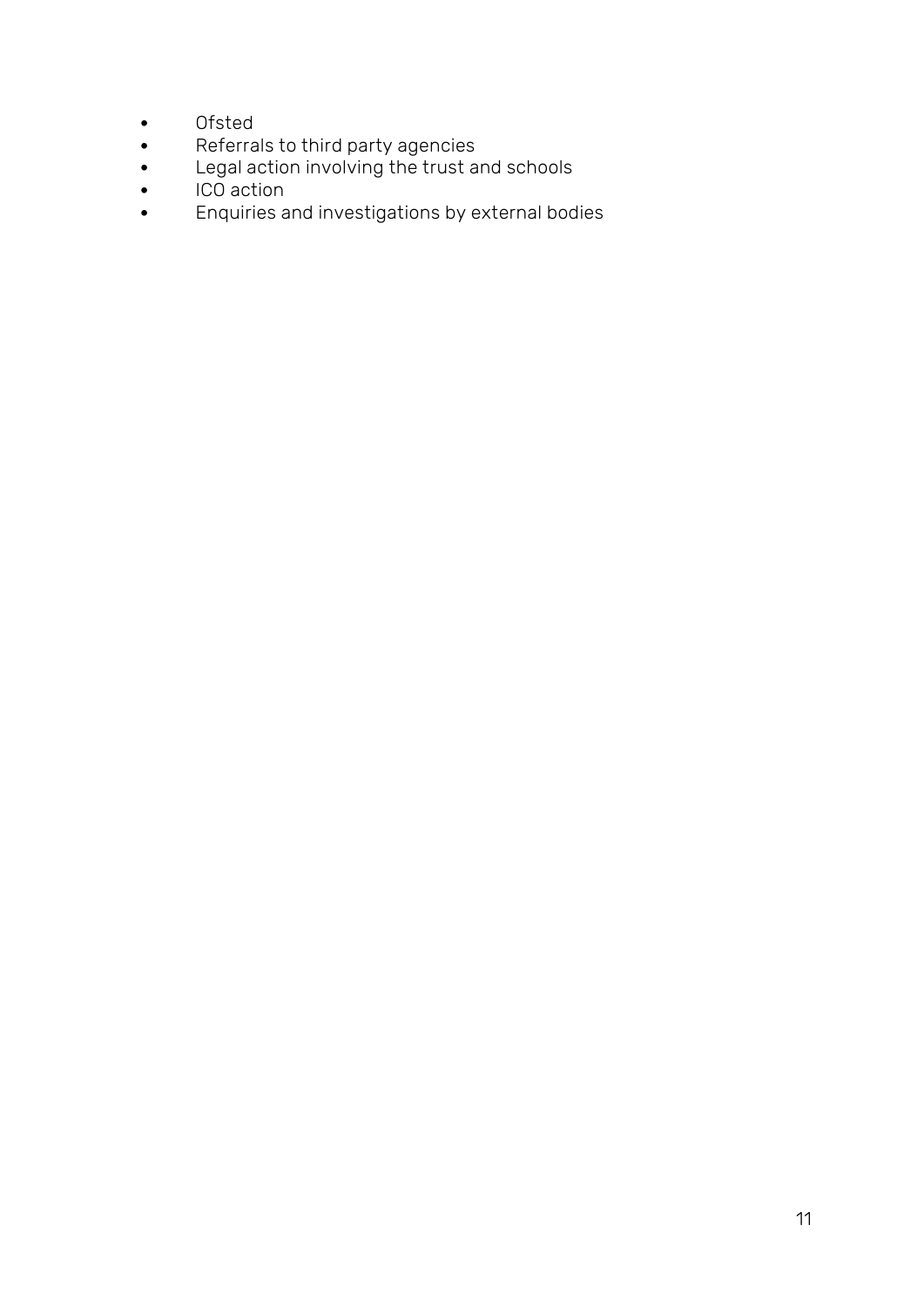# <span id="page-11-0"></span>Appendix 2: Retention Schedule

### **Introduction**

This retention schedule contains recommended retention periods for the different record series created and maintained by the Trust in the course of its business. The schedule refers to all information regardless of the media in which it is stored. Some of the retention periods are governed by statute. Others are guidelines following best practice. Every effort has been made to ensure that these retention periods are compliant with the requirements of the Data Protection Act 1998 and the Freedom of Information Act 2000.

Managing record series using these retention guidelines will be deemed to be "normal processing" under the legislation mentioned above. If record series are to be kept for longer or shorter periods than laid out in this document the reasons for this need to be documented.

This schedule should be reviewed on a regular basis.

**Using the Retention Schedule** 

The Retention Schedule is divided into five sections:

- 1. Management of the Trust and Academies
- 2. Human Resources
- 3. Financial Management of the Trust
- 4. Property Management
- 5. Pupil Management
- 6. Curriculum Management
- 7. Extra-Curricular Activities
- 8. Central Government and Local Authority

There are subheadings under each section to help guide you to the retention period you are looking for. Each entry has a unique reference number. If you are sending a query to the DPO about an individual retention period, please ensure that you have quoted the unique reference number.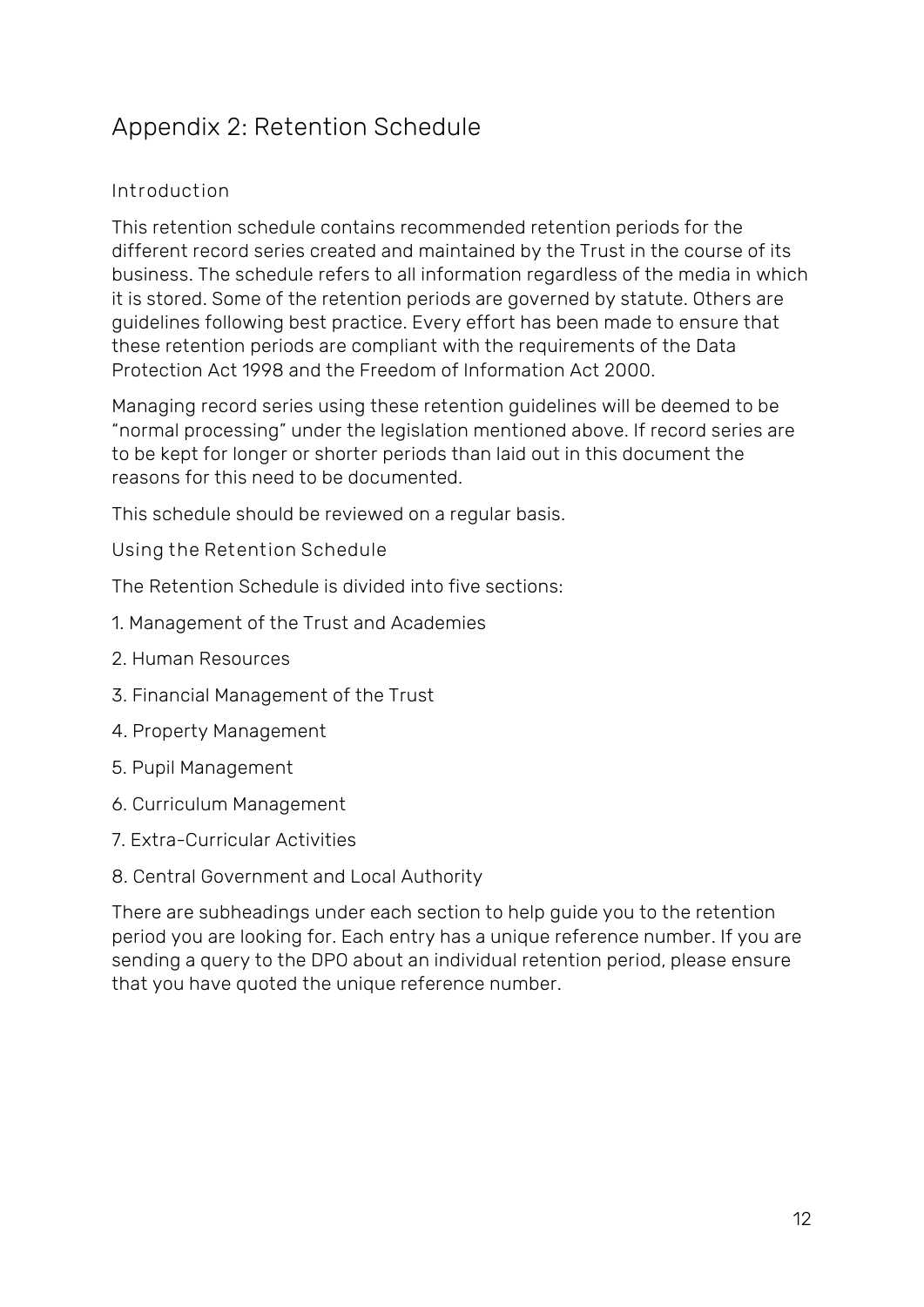#### **1. Management of the Trust and Academies**

 $\overline{\phantom{a}}$ 

 $\Gamma$ 

This section contains retention periods connected to the general management of the Academy & Trust. This covers the work of the Board of Trustees, LGC's, CEO, Headteachers and the senior management teams, the admissions process and operational administration.

| Ref   | <b>Basic file</b><br>description                                                                                             | <b>Data Protection Issues</b>                                                                                        | <b>Retention Period</b><br>[Operational]                                                                                                                                   | Action at the end of<br>the administrative<br>life of the record                                                   | <b>Annual Review</b><br><b>Completed</b><br>Tick $(v)$ |
|-------|------------------------------------------------------------------------------------------------------------------------------|----------------------------------------------------------------------------------------------------------------------|----------------------------------------------------------------------------------------------------------------------------------------------------------------------------|--------------------------------------------------------------------------------------------------------------------|--------------------------------------------------------|
| 1.1.1 | Agendas for Local<br>Governing<br>Committee and/or<br><b>Trust Board</b><br>meetings                                         | There may be data<br>protection issues if the<br>meeting is dealing with<br>confidential issues relating<br>to staff | One copy should be<br>retained with the master<br>set of minutes. All other<br>copies can be disposed of                                                                   | SECURE DISPOSAL <sup>1</sup>                                                                                       |                                                        |
| 1.1.2 | Minutes of Local<br><b>Governing Committee</b><br>and/or Trust Board<br>meetings                                             | There may be data<br>protection issues if the<br>meeting is dealing with<br>confidential issues relating<br>to staff |                                                                                                                                                                            |                                                                                                                    |                                                        |
|       | Principal Set (signed)                                                                                                       |                                                                                                                      | PERMANENT                                                                                                                                                                  | If the Academy/Trust is<br>unable to store these<br>then a secure 3rd party<br>Archive facility should<br>be used. |                                                        |
|       | Inspection Copies <sup>2</sup>                                                                                               |                                                                                                                      | Date of meeting + 3 years                                                                                                                                                  | If these minutes contain<br>any sensitive, personal<br>information they must<br>be shredded.                       |                                                        |
| 1.1.3 | Reports presented<br>to the Governing<br>Committee and/or<br><b>Trust Board</b>                                              | There may be data<br>protection issues if the<br>report deals with<br>confidential issues<br>relating to staff       | Reports should be kept for<br>a minimum of 6years.<br>However, if the minutes<br>refer directly to individual<br>reports then the reports<br>should be kept<br>permanently | SECURE DISPOSAL or<br>retain with the signed<br>set of the minutes                                                 |                                                        |
| 1.1.4 | Meeting papers<br>relating to the<br>annual parents'<br>meeting held under<br>section 33 of the<br><b>Education Act 2002</b> | <b>No</b>                                                                                                            | Date of the meeting $+ a$<br>minimum of 6 years                                                                                                                            | <b>SECURE DISPOSAL</b>                                                                                             |                                                        |

<sup>1</sup> In this context SECURE DISPOSAL should be taken to mean disposal using confidential waste bins, or if the school has the facility, shredding using a crosscut shredder.

<sup>2</sup> These are the copies which the clerk to the Governor may wish to retain so that requestors can view all the appropriate information without the clerk needing to print off and collate redacted copies of the minutes each time a request is made.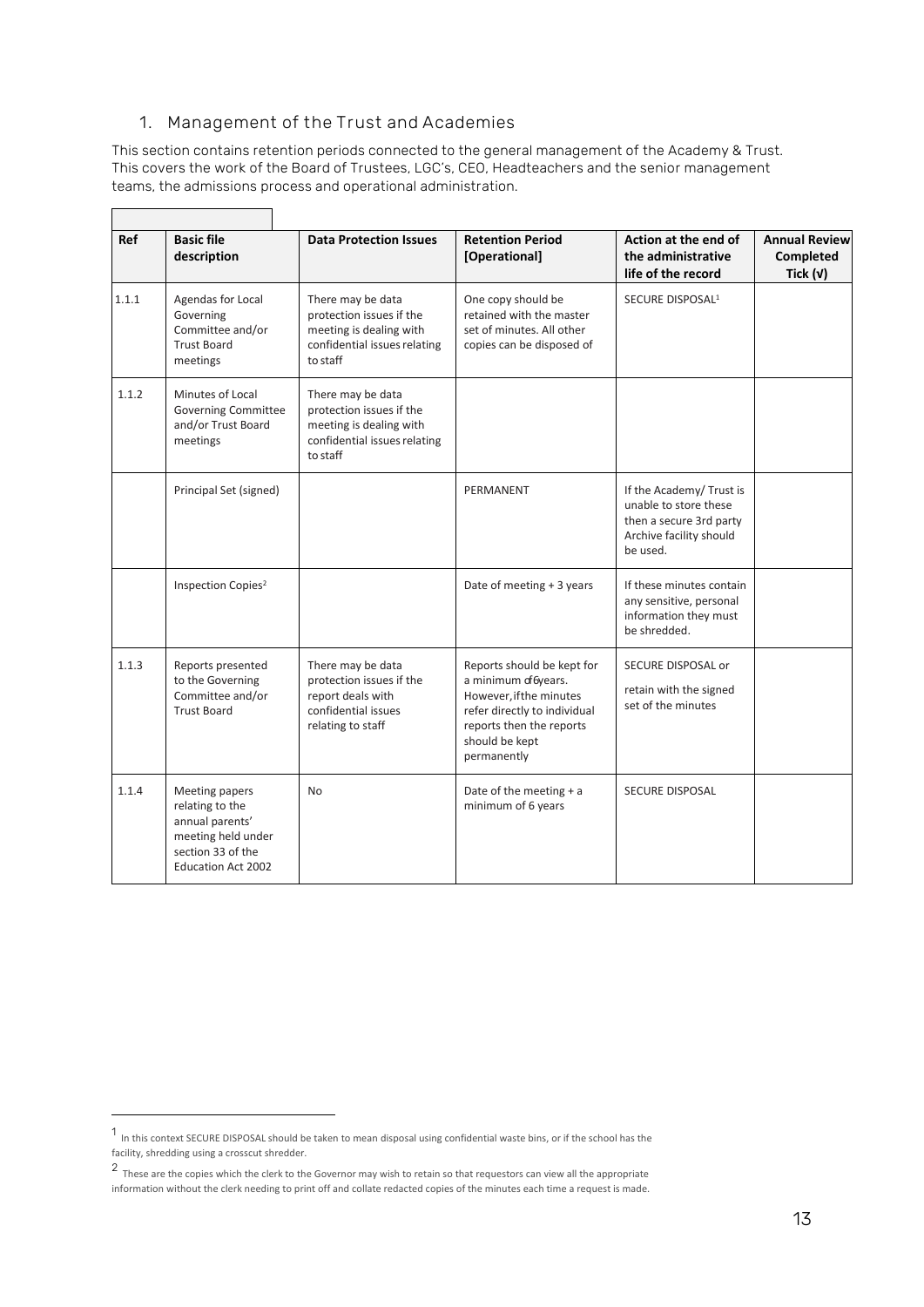|        | 1.1 Governing Body (continued)                                                                                                                        |                               |                                                                                                                                                   |                                                                                                                                                                                      |                                                        |  |  |
|--------|-------------------------------------------------------------------------------------------------------------------------------------------------------|-------------------------------|---------------------------------------------------------------------------------------------------------------------------------------------------|--------------------------------------------------------------------------------------------------------------------------------------------------------------------------------------|--------------------------------------------------------|--|--|
| Ref    | <b>Basic file</b><br>description                                                                                                                      | <b>Data Protection Issues</b> | <b>Retention Period</b><br>[Operational]                                                                                                          | Action at the end of<br>the administrative<br>life of the record                                                                                                                     | <b>Annual Review</b><br><b>Completed</b><br>Tick $(v)$ |  |  |
| 1.1.5  | Instruments of<br>Government<br>including Articles<br>of Association                                                                                  | <b>No</b>                     | PERMANENT                                                                                                                                         | These should be<br>retained in the<br>Academy whilst the<br>Academy is open<br>and then offered to<br>the Trust or<br>appropriate<br>Archives Service<br>when the Academy<br>closes. |                                                        |  |  |
| 1.1.6  | Trusts and<br>Endowments<br>managed by the<br>Local Governing<br>Committee and/or<br><b>Trustees</b>                                                  | <b>No</b>                     | PERMANENT                                                                                                                                         | These should be<br>retained in the<br>Academy whilst the<br>Academy is open<br>and then offered to<br>the Trust or<br>appropriate<br>Archives Service<br>when the Academy<br>closes. |                                                        |  |  |
| 1.1.7  | Action plans<br>created and<br>administered by<br>the Local<br>Governing<br>Committee and/or<br><b>Trust Board</b>                                    | <b>No</b>                     | Life of the action plan $+3$<br>years                                                                                                             | SECURE DISPOSAL                                                                                                                                                                      |                                                        |  |  |
| 1.1.8  | Policy documents<br>created and<br>administered by<br>the Local<br>Governing<br>Committee and/or<br><b>Trust Board</b>                                | <b>No</b>                     | Life of the policy $+$ 3 years SECURE DISPOSAL                                                                                                    |                                                                                                                                                                                      |                                                        |  |  |
| 1.1.9  | Recordsrelating<br>tocomplaints<br>dealt with by the<br>Local Governing<br>Committee<br>and/or Trust Board                                            | Yes                           | Date of the resolution<br>of the complaint $+$ a<br>minimum of 6 years<br>then review for further<br>retention in case of<br>contentious disputes | SECURE DISPOSAL                                                                                                                                                                      |                                                        |  |  |
| 1.1.10 | Annual Reports<br>created under the<br>requirements of<br>the Education<br>(Governor's Annual<br>Reports)(England)<br>(Amendment)<br>Regulations 2002 | <b>No</b>                     | Date of report + 10 years                                                                                                                         | SECURE DISPOSAL                                                                                                                                                                      |                                                        |  |  |
| 1.1.11 | Proposals<br>concerning the<br>change of<br>status of a<br>maintained<br>school including<br>Specialist<br>Status Schools<br>and Academies            | <b>No</b>                     | Date proposal accepted or SECURE DISPOSAL<br>declined<br>+3 years                                                                                 |                                                                                                                                                                                      |                                                        |  |  |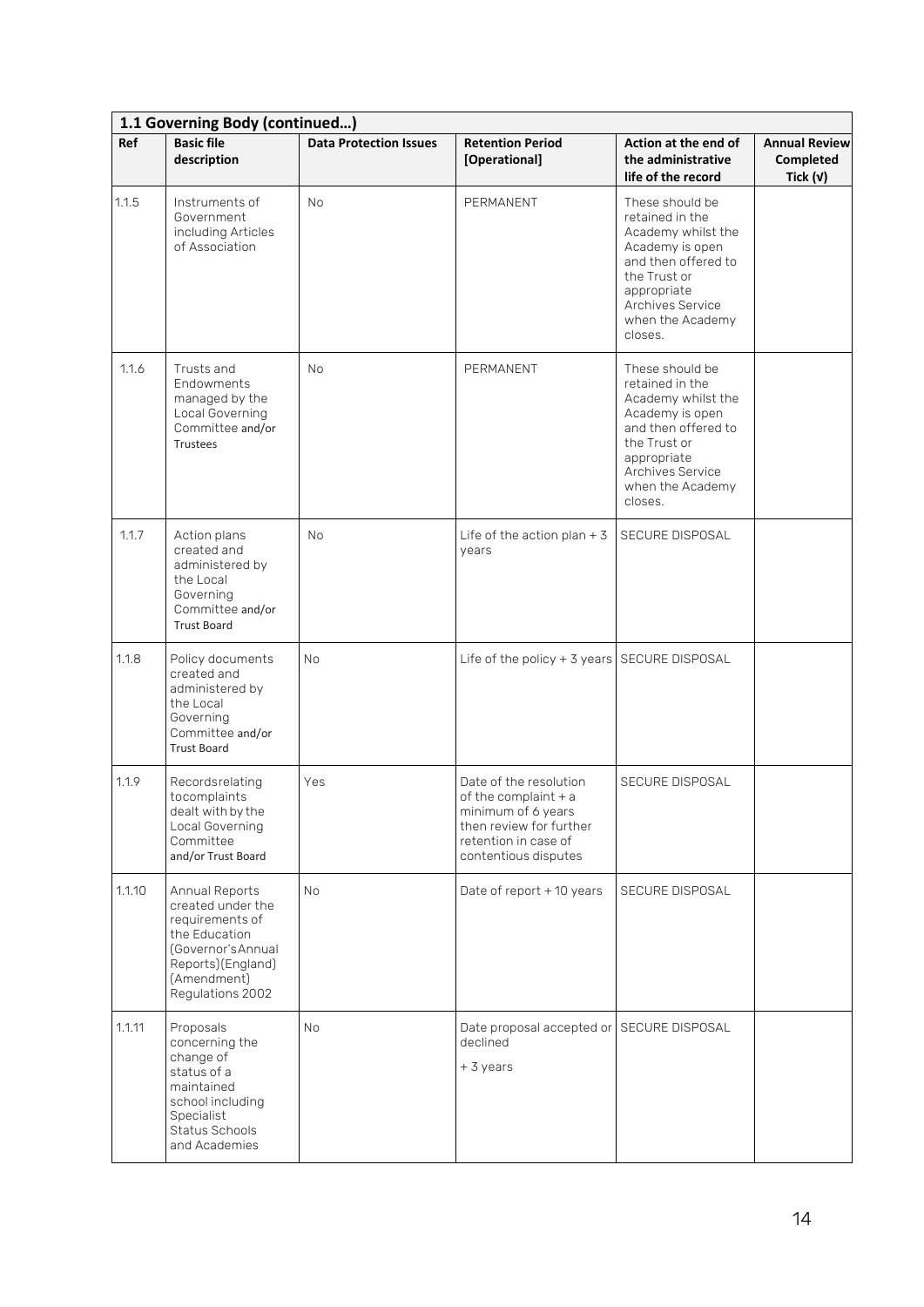|       | 1.2 Head Teacher and Senior Management Team                                                                                                                          |                                                                                                                       |                                                                                 |                                                                                                                                     |                                                 |  |  |
|-------|----------------------------------------------------------------------------------------------------------------------------------------------------------------------|-----------------------------------------------------------------------------------------------------------------------|---------------------------------------------------------------------------------|-------------------------------------------------------------------------------------------------------------------------------------|-------------------------------------------------|--|--|
| Ref   | <b>Basic file</b><br>description                                                                                                                                     | <b>Data Protection Issues</b>                                                                                         | <b>Retention Period</b><br>[Operational]                                        | Action at the end of<br>the administrative<br>life of the record                                                                    | <b>Annual Review</b><br>Completed<br>Tick $(v)$ |  |  |
| 1.2.1 | Logbooks <sup>3</sup> of<br>activity in the<br>school<br>maintained by<br>the Head<br>Teacher                                                                        | There may be data<br>protection issues if the<br>logbook refers to<br>individual pupils or<br>members of staff        | Date of last entry<br>in the book $+$ a<br>minimum of 6<br>years then<br>review | These could be<br>of permanent<br>historical value<br>and should be<br>offeredtothe<br>County Archives<br>Service if<br>appropriate |                                                 |  |  |
| 1.2.2 | Minutes of Senior<br>Management Team<br>meetings and the<br>meetings of other<br>internal<br>administrative<br>bodies                                                | There may be data<br>protection issues if the<br>minutes refers to<br>individual pupils or<br>members of staff        | Date of the meeting<br>+3 years then<br>review                                  | SECURE DISPOSAL                                                                                                                     |                                                 |  |  |
| 1.2.3 | Reports created by<br>the Head Teacher<br>or the<br>Management<br>Team                                                                                               | There may be data<br>protection issues if the<br>report refers to individual<br>pupils or members of<br>staff         | Date of the report $+a$<br>minimum of 3 years<br>then review                    | <b>SECURE DISPOSAL</b>                                                                                                              |                                                 |  |  |
| 1.2.4 | Records created by<br>head teachers,<br>deputy head<br>teachers, heads of<br>year and other<br>members of staff<br>with administrative<br>responsibilities           | There may be data<br>protection issues if the<br>records refer to individual<br>pupils or members of staff            | Current academic year<br>+ 6 years then review                                  | SECURE DISPOSAL                                                                                                                     |                                                 |  |  |
| 1.2.5 | Correspondence<br>created by head<br>teachers, deputy<br>head teachers,<br>heads of year and<br>other members of<br>staff with<br>administrative<br>responsibilities | There may be data<br>protection issues if the<br>correspondence refers to<br>individual pupils or<br>members of staff | Date of correspondence +<br>3 years then review                                 | SECURE DISPOSAL                                                                                                                     |                                                 |  |  |
| 1.2.6 | Professional<br>Development Plans <sup>4</sup>                                                                                                                       | Yes                                                                                                                   | Life of the plan $+$ 6 years                                                    | SECURE DISPOSAL                                                                                                                     |                                                 |  |  |
| 1.2.7 | School Development<br>Plans                                                                                                                                          | No                                                                                                                    | Life of the plan $+$ 3 years                                                    | SECURE DISPOSAL                                                                                                                     |                                                 |  |  |

<sup>&</sup>lt;sup>3</sup> Logbooks can be regarded as a diary of school life with the Head Teacher writing up everything that happens of note at the school<br><sup>4</sup> Refers to action plans and similar relating to CPD within the staff body.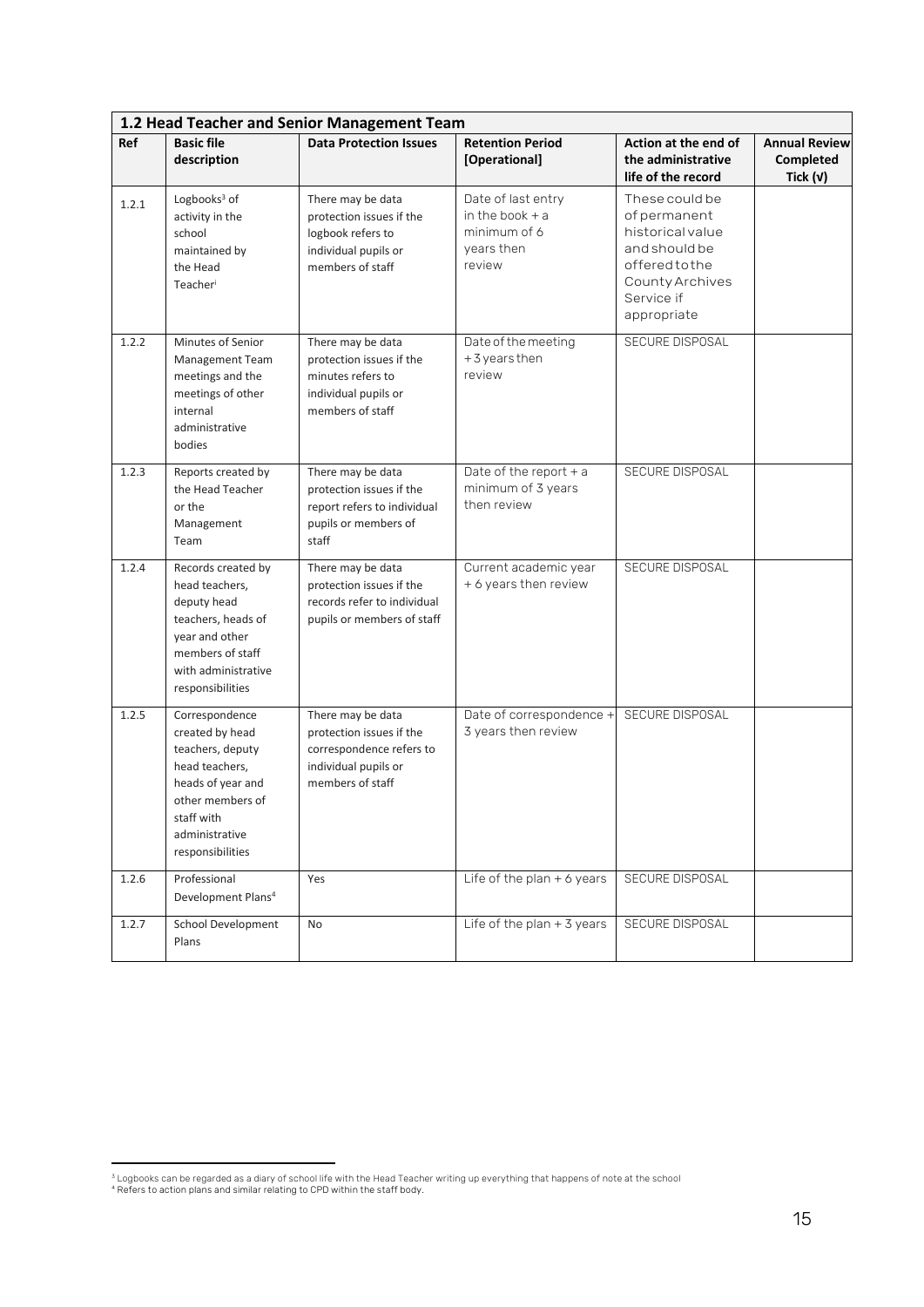|       | <b>1.3 Admissions Process</b>                                                                                           |                               |                                                                                                                                                          |                                                                                                                                                                                                                 |                                                 |  |  |  |
|-------|-------------------------------------------------------------------------------------------------------------------------|-------------------------------|----------------------------------------------------------------------------------------------------------------------------------------------------------|-----------------------------------------------------------------------------------------------------------------------------------------------------------------------------------------------------------------|-------------------------------------------------|--|--|--|
| Ref   | <b>Basic file</b><br>description                                                                                        | <b>Data Protection Issues</b> | <b>Retention Period</b><br>[Operational]                                                                                                                 | Action at the end of<br>the administrative<br>life of the record                                                                                                                                                | <b>Annual Review</b><br>Completed<br>Tick $(v)$ |  |  |  |
| 1.3.1 | All records relating to<br>the creation and<br>implementation of the<br>School Admissions'<br>Policy                    | No                            | Life of the policy $+3$ years<br>then review                                                                                                             | SECURE DISPOSAL                                                                                                                                                                                                 |                                                 |  |  |  |
| 1.3.2 | Admissions - if<br>the admission is<br>successful                                                                       | Yes                           | Date of admission + 1 year                                                                                                                               | SECURE DISPOSAL                                                                                                                                                                                                 |                                                 |  |  |  |
| 1.3.3 | Admissions - if the<br>appeal is unsuccessful                                                                           | Yes                           | Resolution of case + 1 year                                                                                                                              | SECURE DISPOSAL                                                                                                                                                                                                 |                                                 |  |  |  |
| 1.3.4 | Register of Admissions                                                                                                  | Yes                           | Every entry in the admission<br>register must be preserved<br>for a period of three years<br>after the date on which the<br>entry was made. <sup>3</sup> | <b>REVIEW</b><br>Schools may wish to<br>consider keeping the<br>admission register<br>permanently as<br>often schoolsreceive<br>enquiriesfrompast<br>pupilsto confirm the<br>dates they attended<br>the school. |                                                 |  |  |  |
| 1.3.5 | Admissions - Secondary<br>Schools - Casual                                                                              | Yes                           | Current year + 1 year                                                                                                                                    | SECURE DISPOSAL                                                                                                                                                                                                 |                                                 |  |  |  |
| 1.3.6 | Proofs of address<br>supplied by parents<br>as part of the<br>admissions process                                        | Yes                           | Current year + 1 year                                                                                                                                    | SECURE DISPOSAL                                                                                                                                                                                                 |                                                 |  |  |  |
| 1.3.7 | Supplementary<br>Information form<br>including additional<br>information such as<br>religion, medical<br>conditions etc | Yes                           |                                                                                                                                                          |                                                                                                                                                                                                                 |                                                 |  |  |  |
|       | For successful<br>admissions                                                                                            |                               | Thisinformation should be<br>added to the pupil file                                                                                                     | SECURE DISPOSAL                                                                                                                                                                                                 |                                                 |  |  |  |
|       | For unsuccessful<br>admissions                                                                                          |                               | Until appeals process<br>completed                                                                                                                       | SECURE DISPOSAL                                                                                                                                                                                                 |                                                 |  |  |  |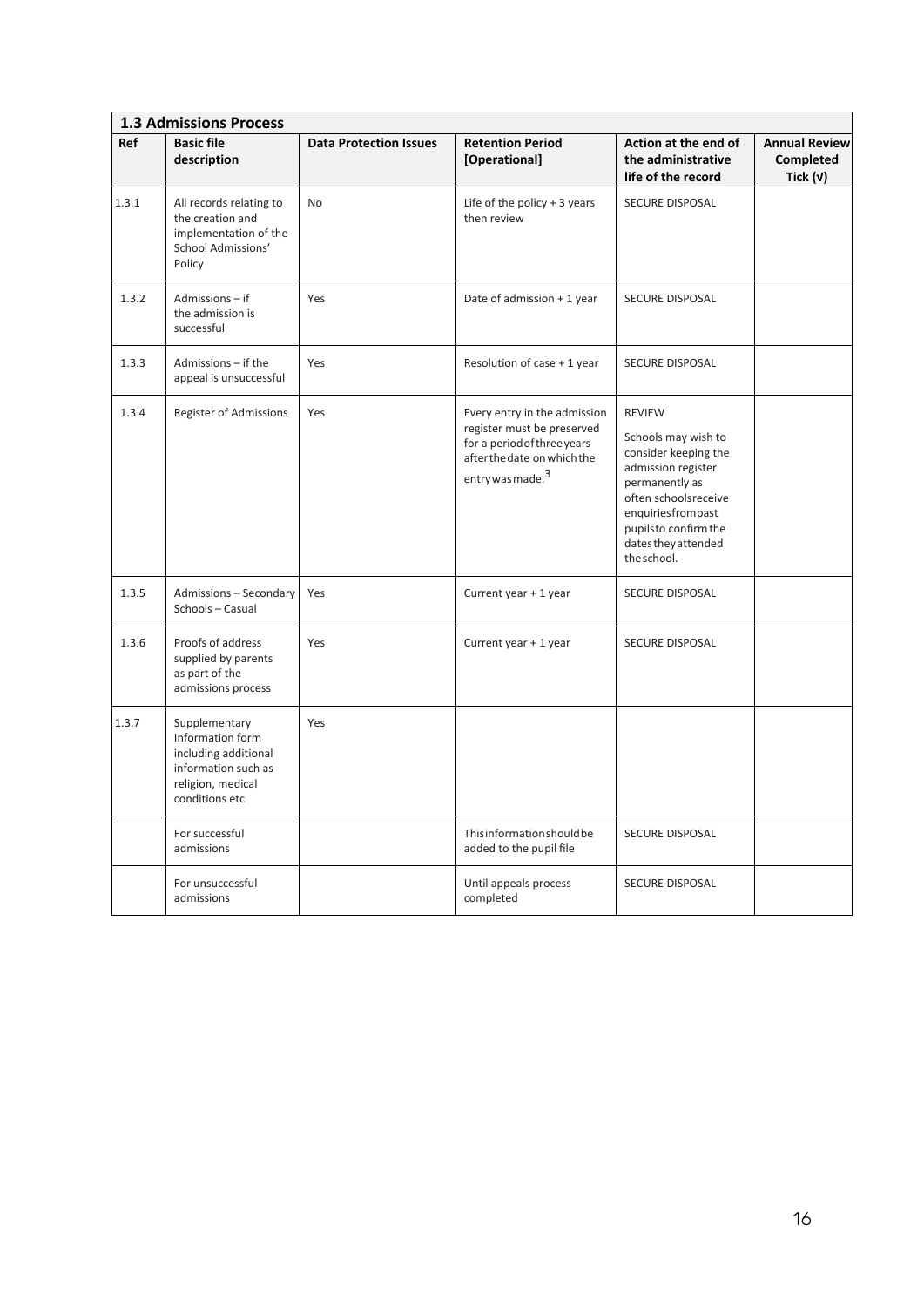|       | 1.4 Operational Administration                                                                                                              |                               |                                              |                                                                  |                                                 |  |  |
|-------|---------------------------------------------------------------------------------------------------------------------------------------------|-------------------------------|----------------------------------------------|------------------------------------------------------------------|-------------------------------------------------|--|--|
| Ref   | <b>Basic file</b><br>description                                                                                                            | <b>Data Protection Issues</b> | <b>Retention Period</b><br>[Operational]     | Action at the end of<br>the administrative<br>life of the record | <b>Annual Review</b><br>Completed<br>Tick $(v)$ |  |  |
| 1.4.1 | Recordsrelatingto<br>the creation and<br>publication of the<br>schoolbrochureor<br>prospectus                                               | <b>No</b>                     | Current year + 3 years                       | STANDARD DISPOSAL                                                |                                                 |  |  |
| 1.4.2 | Records relating to<br>the creation and<br>distribution of<br>circularstostaff,<br>parentsorpupils                                          | <b>No</b>                     | Current year + 1 year                        | STANDARD DISPOSAL                                                |                                                 |  |  |
| 1.4.3 | Newsletters and<br>other items with a<br>short operational<br>use                                                                           | <b>No</b>                     | Current year + 1 year                        | <b>STANDARD DISPOSAL</b>                                         |                                                 |  |  |
| 1.4.4 | Visitors' Books and<br>Signing in Sheets                                                                                                    | Yes                           | Current year + 6 years then<br><b>REVIEW</b> | <b>SECURE DISPOSAL</b>                                           |                                                 |  |  |
| 1.4.5 | Records relating<br>to the creation<br>and<br>management of<br>ParentTeacher<br><b>Associations</b><br>and/or Old<br>Pupils<br>Associations | No                            | Current year + 6 years then<br><b>REVIEW</b> | SECURE DISPOSAL                                                  |                                                 |  |  |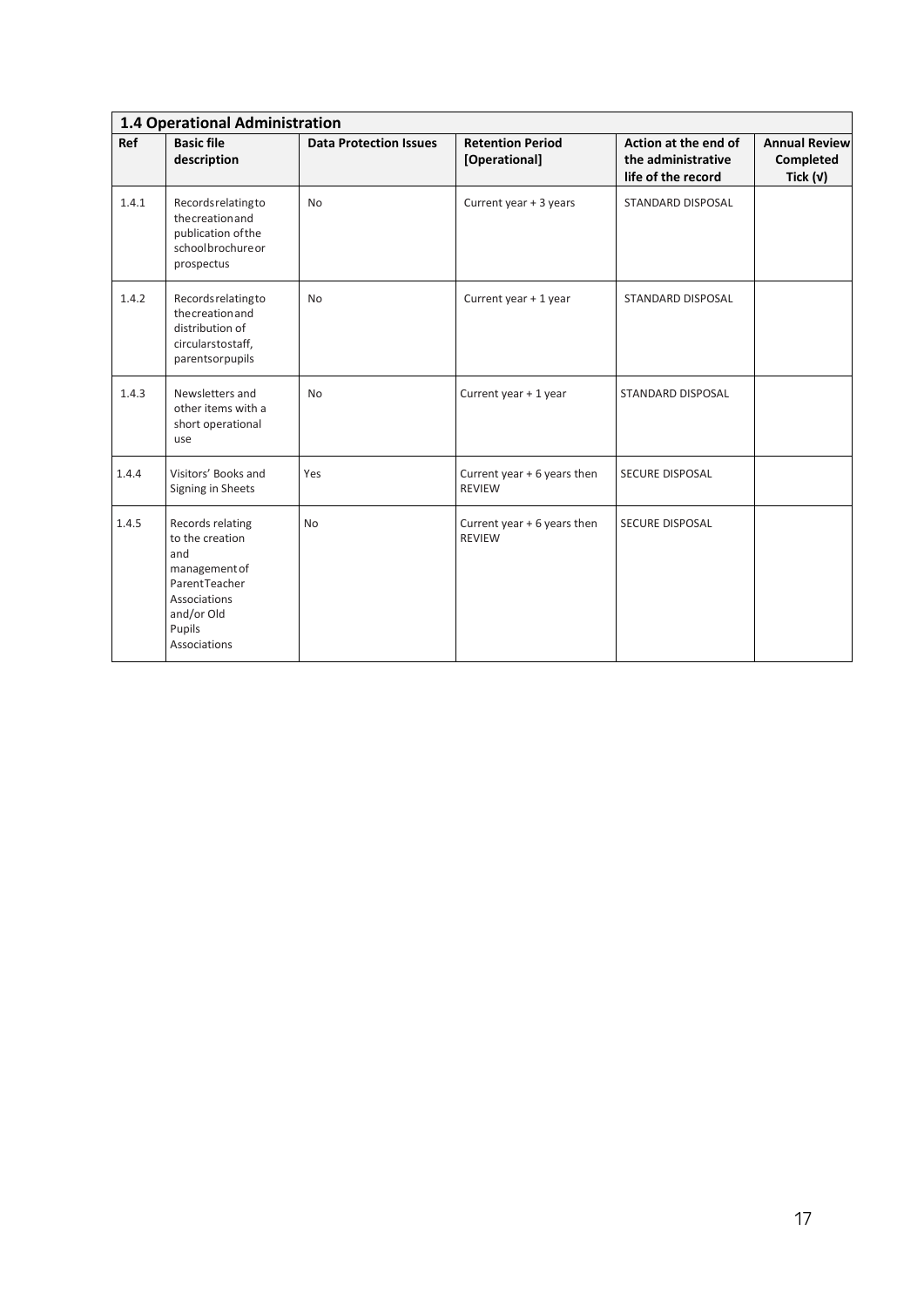#### **2. Human Resources**

This section deals with all matters of Human Resources management within the school.

|       | 2.1 Recruitment                                                                                                           |                               |                                                                                                                                                                                                                                                                           |                                                                  |                                                 |  |  |
|-------|---------------------------------------------------------------------------------------------------------------------------|-------------------------------|---------------------------------------------------------------------------------------------------------------------------------------------------------------------------------------------------------------------------------------------------------------------------|------------------------------------------------------------------|-------------------------------------------------|--|--|
| Ref   | <b>Basic file</b><br>description                                                                                          | <b>Data Protection Issues</b> | <b>Retention Period</b><br>[Operational]                                                                                                                                                                                                                                  | Action at the end of<br>the administrative<br>life of the record | <b>Annual Review</b><br>Completed<br>Tick $(v)$ |  |  |
| 2.1.1 | All records leading<br>up to the<br>appointment of a<br>new headteacher                                                   | Yes                           | Date of appointment $+6$<br>years                                                                                                                                                                                                                                         | <b>SECURE DISPOSAL</b>                                           |                                                 |  |  |
| 2.1.2 | All records leading<br>up to the<br>appointment of a<br>new member of<br>staff - unsuccessful<br>candidates               | Yes                           | Date of appointment of<br>successful candidate + 6<br>months                                                                                                                                                                                                              | <b>SECURE DISPOSAL</b>                                           |                                                 |  |  |
| 2.13  | All records leading<br>up to the<br>appointment of a<br>new member of<br>staff - successful<br>candidate                  | Yes                           | All the relevant<br>information should be<br>added to the staff<br>personal file (see below)<br>andallotherinformation<br>retained for 6 months                                                                                                                           | SECURE DISPOSAL                                                  |                                                 |  |  |
| 2.1.4 | Pre-employment<br>vetting information<br>- DBS Checks                                                                     | No                            | The school does not have<br>to keep copies of DBS<br>certificates. If the school<br>does so the copy must<br>NOT be retained for<br>more than 6 months                                                                                                                    |                                                                  |                                                 |  |  |
| 2.1.5 | Proofs of identity<br>collected as part of<br>the process of<br>checking<br>"portable"<br>enhanced DBS<br>disclosure      | Yes                           | Where possible these<br>should be checked and a<br>note kept of what was<br>seen and what has been<br>checked. If it is felt<br>necessary to keep copy<br>documentation then this<br>should be placed on the<br>member of staff's<br>personal file                        |                                                                  |                                                 |  |  |
| 2.1.6 | Pre-employment<br>vetting information<br>- Evidence proving<br>the right to work in<br>the United<br>Kingdom <sup>4</sup> | Yes                           | Where possible these<br>documents should be<br>added to the Staff<br>Personal File [see below],<br>but if they are kept<br>separately then the<br>Home Office requires<br>that the documents are<br>kept for termination of<br>Employment plus not<br>less than two years |                                                                  |                                                 |  |  |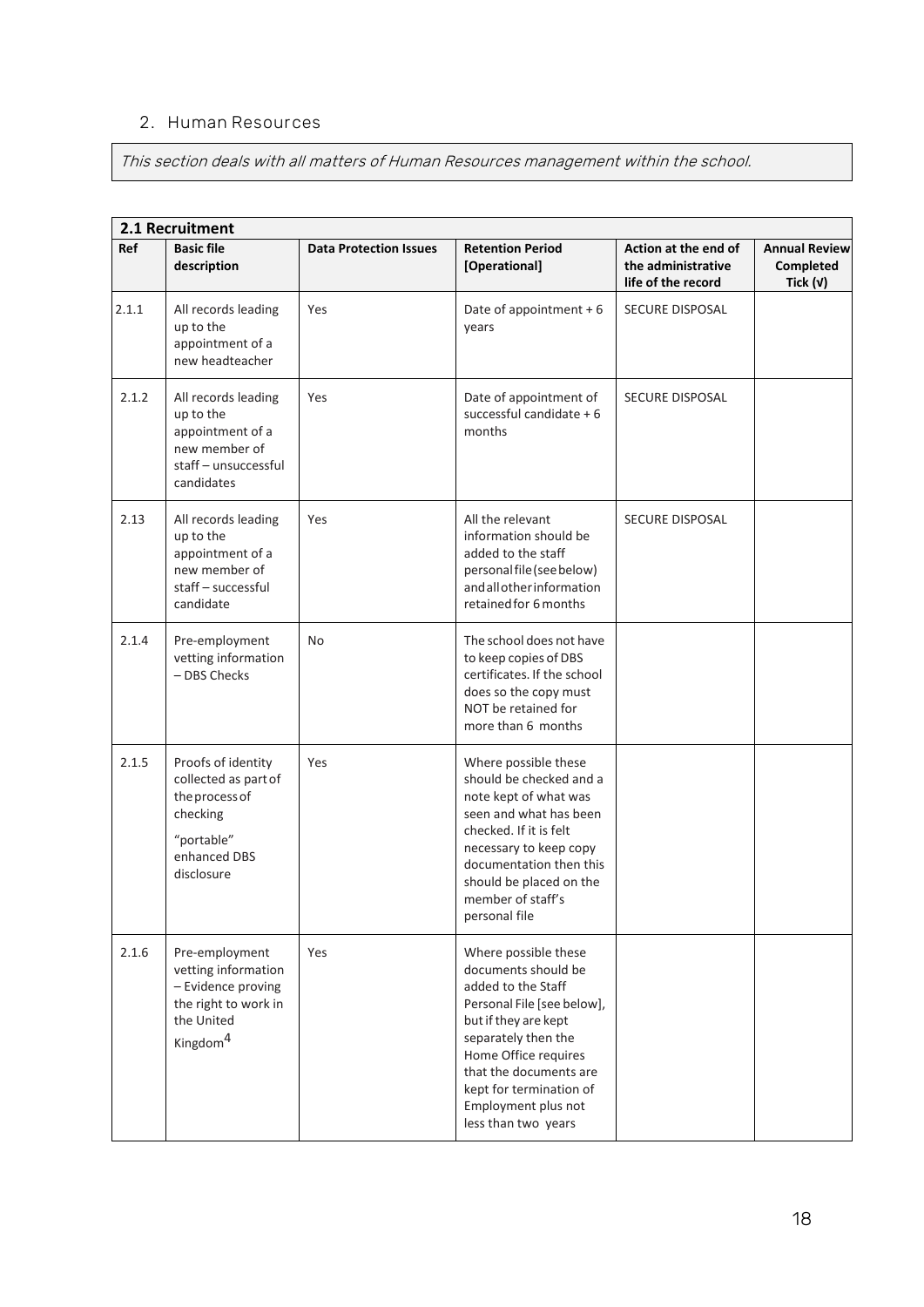| 2.2 Operational Staff Management |                                         |                               |                                          |                                                                  |                                                 |  |  |
|----------------------------------|-----------------------------------------|-------------------------------|------------------------------------------|------------------------------------------------------------------|-------------------------------------------------|--|--|
| <b>Ref</b>                       | <b>Basic file</b><br>description        | <b>Data Protection Issues</b> | <b>Retention Period</b><br>[Operational] | Action at the end of<br>the administrative<br>life of the record | <b>Annual Review</b><br>Completed<br>Tick $(v)$ |  |  |
| 2.2.1                            | Staff Personal File                     | Yes                           | Termination of<br>Employment $+6$ years  | SECURE DISPOSAL                                                  |                                                 |  |  |
| 2.2.2                            | <b>Timesheets</b>                       | Yes                           | Current year + 6 years                   | <b>SECURE DISPOSAL</b>                                           |                                                 |  |  |
| 2.2.3                            | Annual appraisal/<br>assessment records | Yes                           | Current year + 5 years                   | <b>SECURE DISPOSAL</b>                                           |                                                 |  |  |

|       | 2.3 Management of Disciplinary and Grievance Processes                                                                                    |                               |                                                                                                                                                                                                                                                                                                                                         |                                                                                                                      |                                                 |  |  |  |
|-------|-------------------------------------------------------------------------------------------------------------------------------------------|-------------------------------|-----------------------------------------------------------------------------------------------------------------------------------------------------------------------------------------------------------------------------------------------------------------------------------------------------------------------------------------|----------------------------------------------------------------------------------------------------------------------|-------------------------------------------------|--|--|--|
| Ref   | <b>Basic file</b><br>description                                                                                                          | <b>Data Protection Issues</b> | <b>Retention Period</b><br>[Operational]                                                                                                                                                                                                                                                                                                | Action at the end of<br>the administrative<br>life of the record                                                     | <b>Annual Review</b><br>Completed<br>Tick $(v)$ |  |  |  |
| 2.3.1 | Allegation of a child<br>protection nature<br>against a member of<br>staff including<br>where the allegation<br>is unfounded <sup>5</sup> | Yes                           | Until the person's normal<br>retirement age or 10<br>years from the date of the<br>allegation whichever is<br>the longer then REVIEW.<br>Note allegations that are<br>found to be malicious<br>should be removed from<br>personnel files. If found<br>they are to be kept on the<br>file and a copy provided<br>to the person concerned | <b>SECURE DISPOSAL</b><br>These records must be<br>shredded                                                          |                                                 |  |  |  |
| 2.3.2 | Disciplinary<br>Proceedings                                                                                                               | Yes                           |                                                                                                                                                                                                                                                                                                                                         |                                                                                                                      |                                                 |  |  |  |
|       | written warning -<br>level 1                                                                                                              |                               | Date of warning $+6$<br>months                                                                                                                                                                                                                                                                                                          | <b>SECURE DISPOSAL</b><br>[If warnings are placed<br>on personal files then<br>they must be weeded<br>from the file] |                                                 |  |  |  |
|       | Final warning                                                                                                                             |                               | Date of warning + 12<br>months                                                                                                                                                                                                                                                                                                          |                                                                                                                      |                                                 |  |  |  |
|       | case not found                                                                                                                            |                               | If the incident is child<br>protection related then<br>see above otherwise<br>dispose of at the<br>conclusion of the case                                                                                                                                                                                                               | SECURE DISPOSAL                                                                                                      |                                                 |  |  |  |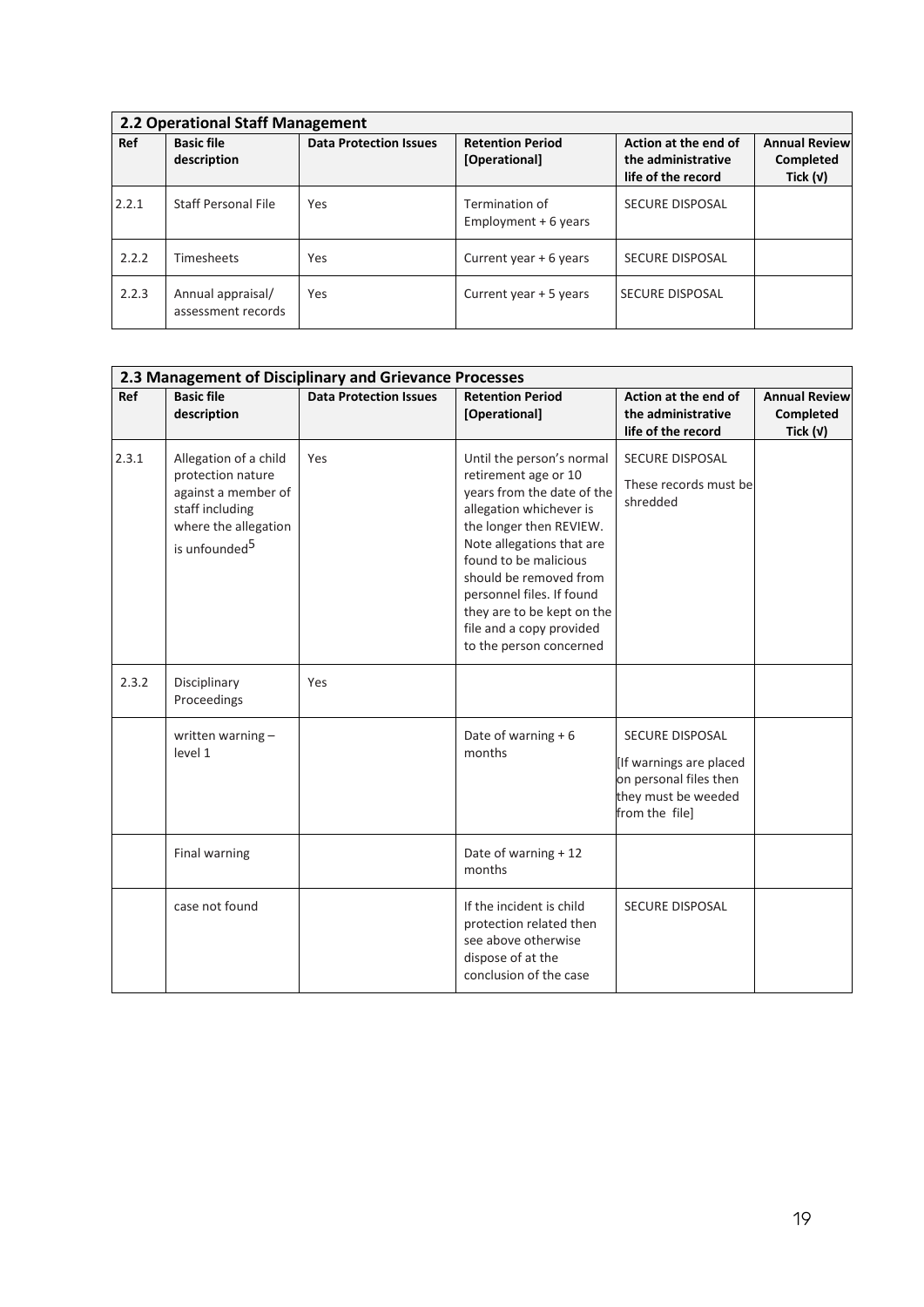|       | 2.4 Health and Safety                                                                                                            |                               |                                                                                                                          |                                                                  |                                                 |  |  |  |
|-------|----------------------------------------------------------------------------------------------------------------------------------|-------------------------------|--------------------------------------------------------------------------------------------------------------------------|------------------------------------------------------------------|-------------------------------------------------|--|--|--|
| Ref   | <b>Basic file</b><br>description                                                                                                 | <b>Data Protection Issues</b> | <b>Retention Period</b><br>[Operational]                                                                                 | Action at the end of<br>the administrative<br>life of the record | <b>Annual Review</b><br>Completed<br>Tick $(v)$ |  |  |  |
| 2.4.1 | Health and Safety<br><b>Policy Statements</b>                                                                                    | <b>No</b>                     | Life of policy $+3$ years                                                                                                | <b>SECURE DISPOSAL</b>                                           |                                                 |  |  |  |
| 2.4.2 | Health and Safety Risk<br>Assessments                                                                                            | No                            | Life of risk assessment $+3$<br>years                                                                                    | SECURE DISPOSAL                                                  |                                                 |  |  |  |
| 2.4.3 | Recordsrelatingto<br>accident/injury atwork                                                                                      | Yes                           | Date of incident + 12 years<br>In the case of serious<br>accidents a further retention<br>period will need to be applied | SECURE DISPOSAL                                                  |                                                 |  |  |  |
| 2.4.4 | Accident Reporting of<br><b>RIDDOR reports</b>                                                                                   | Yes                           |                                                                                                                          |                                                                  |                                                 |  |  |  |
|       | Adults                                                                                                                           |                               | Date of the incident + 6 years                                                                                           | <b>SECURE DISPOSAL</b>                                           |                                                 |  |  |  |
|       | Children                                                                                                                         |                               | DOB of the child + 25 years                                                                                              | SECURE DISPOSAL                                                  |                                                 |  |  |  |
| 2.4.5 | <b>Control of Substances</b><br>Hazardous to Health<br>(COSHH)                                                                   | <b>No</b>                     | Current year + 40 years                                                                                                  | SECURE DISPOSAL                                                  |                                                 |  |  |  |
| 2.4.6 | Process of monitoring<br>of areas where<br>employees and<br>persons are likely to<br>have become in<br>contact with asbestos     | <b>No</b>                     | Last action $+40$ years                                                                                                  | <b>SECURE DISPOSAL</b>                                           |                                                 |  |  |  |
| 2.4.7 | Process of<br>monitoring of areas<br>where employees<br>and persons are<br>likely to have<br>become in contact<br>with radiation | <b>No</b>                     | Last action + 50 years                                                                                                   | SECURE DISPOSAL                                                  |                                                 |  |  |  |
| 2.4.8 | <b>Fire Precautions log</b><br>books                                                                                             | No                            | Current year + 6 years                                                                                                   | SECURE DISPOSAL                                                  |                                                 |  |  |  |

|       | <b>2.4 Payroll and Pensions</b>                                                                                                |                               |                                          |                                                                  |                                                 |  |  |  |
|-------|--------------------------------------------------------------------------------------------------------------------------------|-------------------------------|------------------------------------------|------------------------------------------------------------------|-------------------------------------------------|--|--|--|
| Ref   | <b>Basic file</b><br>description                                                                                               | <b>Data Protection Issues</b> | <b>Retention Period</b><br>[Operational] | Action at the end of<br>the administrative<br>life of the record | <b>Annual Review</b><br>Completed<br>Tick $(v)$ |  |  |  |
| 2.5.1 | Maternity pay records                                                                                                          | Yes                           | Current year $+$ 3 years                 | <b>SECURE DISPOSAL</b>                                           |                                                 |  |  |  |
| 2.5.2 | Records<br>held<br>under<br><b>Benefits</b><br>Retirement<br><i>(Information)</i><br>Schemes<br>Regulations<br>Powers)<br>1995 | Yes                           | Current year $+$ 6 years                 | SECURE DISPOSAL                                                  |                                                 |  |  |  |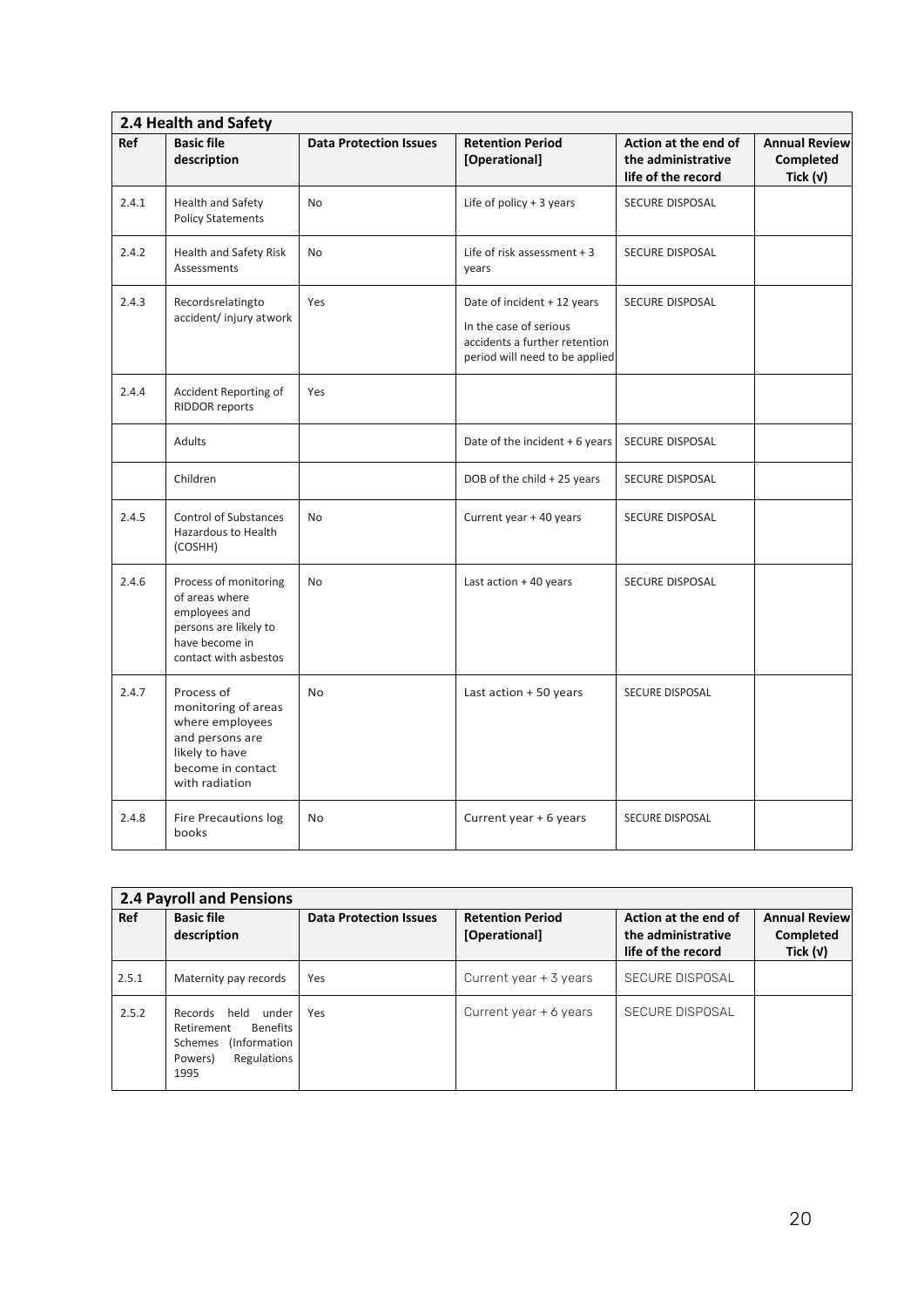### **3. Financial Management of the School**

This section deals with all aspects of the financial management of the school including the administration of school meals

| 3.1 Risk Management and Insurance |                                                  |                               |                                                     |                                                                  |                                                 |  |  |
|-----------------------------------|--------------------------------------------------|-------------------------------|-----------------------------------------------------|------------------------------------------------------------------|-------------------------------------------------|--|--|
| Ref                               | <b>Basic file</b><br>description                 | <b>Data Protection Issues</b> | <b>Retention Period</b><br>[Operational]            | Action at the end of<br>the administrative<br>life of the record | <b>Annual Review</b><br>Completed<br>Tick $(v)$ |  |  |
| 3.1.1                             | Employer's Liability<br>Insurance<br>Certificate | No                            | Closure of the school + 40 SECURE DISPOSAL<br>vears |                                                                  |                                                 |  |  |

|       | 3.2 Asset Management                             |                               |                                          |                                                                  |                                                 |
|-------|--------------------------------------------------|-------------------------------|------------------------------------------|------------------------------------------------------------------|-------------------------------------------------|
| Ref   | <b>Basic file</b><br>description                 | <b>Data Protection Issues</b> | <b>Retention Period</b><br>[Operational] | Action at the end of<br>the administrative<br>life of the record | <b>Annual Review</b><br>Completed<br>Tick $(v)$ |
| 3.2.1 | Inventories of<br>furniture and<br>equipment     | No.                           | Current year $+6$ years                  | <b>SECURE DISPOSAL</b>                                           |                                                 |
| 3.2.2 | Burglary, theft and<br>vandalism report<br>forms | No.                           | Current year $+6$ years                  | SECURE DISPOSAL                                                  |                                                 |

|       | 3.3 Accounts and Statements including Budget Management                                                                                      |                               |                                                                        |                                                                  |                                                 |
|-------|----------------------------------------------------------------------------------------------------------------------------------------------|-------------------------------|------------------------------------------------------------------------|------------------------------------------------------------------|-------------------------------------------------|
| Ref   | <b>Basic file</b><br>description                                                                                                             | <b>Data Protection Issues</b> | <b>Retention Period</b><br>[Operational]                               | Action at the end of<br>the administrative<br>life of the record | <b>Annual Review</b><br>Completed<br>Tick $(v)$ |
| 3.3.1 | <b>Annual Accounts</b>                                                                                                                       | <b>No</b>                     | Current year + 6 years                                                 | STANDARD DISPOSAL                                                |                                                 |
| 3.3.2 | Loans and grants<br>managed by the<br>school                                                                                                 | <b>No</b>                     | Date of last payment on<br>the loan $+$ 12 years then<br><b>REVIEW</b> | <b>SECURE DISPOSAL</b>                                           |                                                 |
| 3.3.3 | Student Grant<br>applications                                                                                                                | Yes                           | Current year $+$ 3 years                                               | <b>SECURE DISPOSAL</b>                                           |                                                 |
| 3.3.4 | All records relating to<br>the creation and<br>management of<br>budgets including<br>the Annual Budget<br>statement and<br>background papers | <b>No</b>                     | Life of the budget $+3$<br>years                                       | <b>SECURE DISPOSAL</b>                                           |                                                 |
| 3.3.5 | Invoices, receipts,<br>order books and<br>requisitions, delivery<br>notices                                                                  | <b>No</b>                     | Current financial year + 6<br>years                                    | <b>SECURE DISPOSAL</b>                                           |                                                 |
| 3.3.6 | Records relating to<br>the collection and<br>banking ofmonies                                                                                | <b>No</b>                     | Current financial year + 6<br>years                                    | <b>SECURE DISPOSAL</b>                                           |                                                 |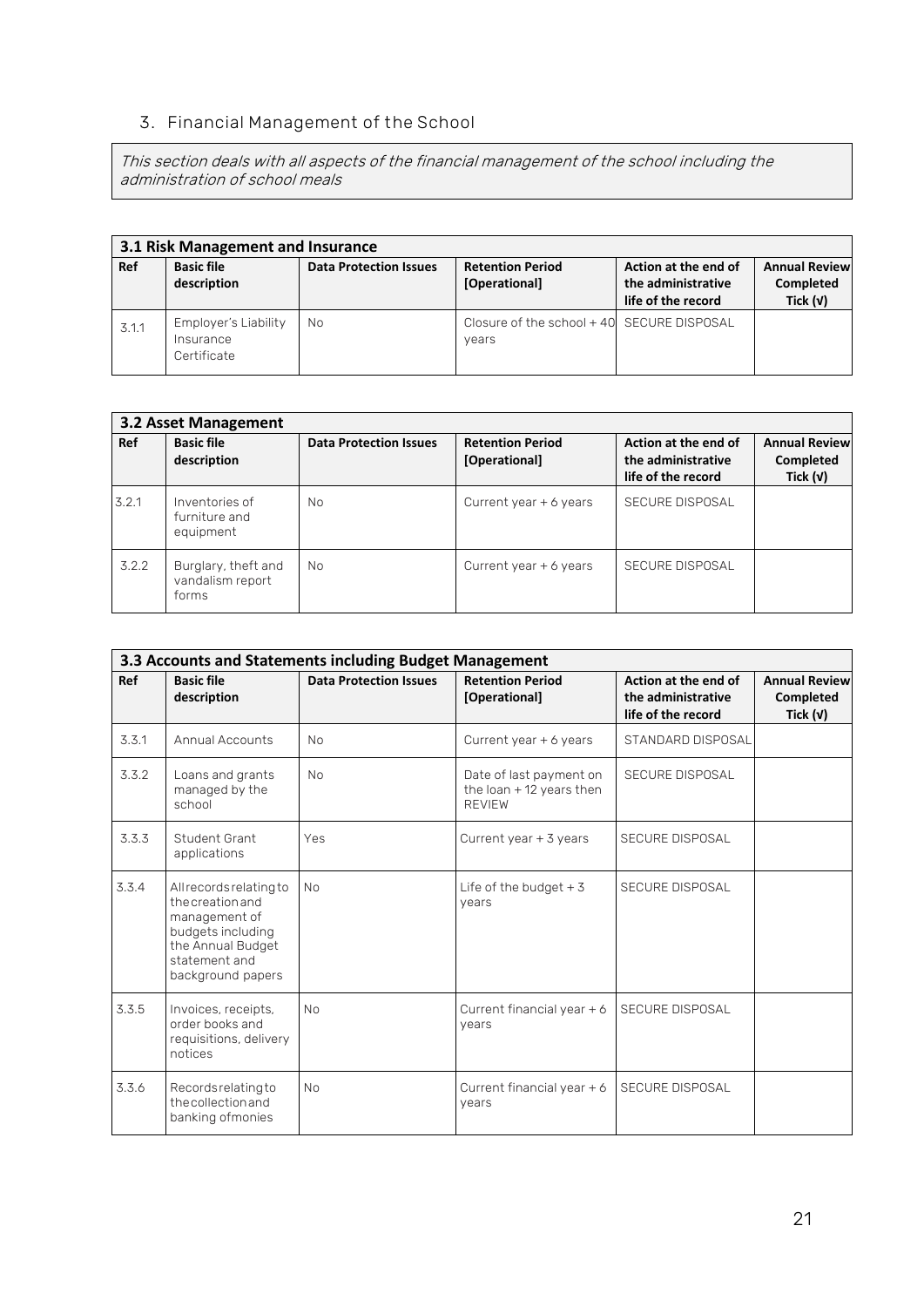| 3.3.7 | Recordsrelatingto<br>I the identification and<br>collection of debt | - I No | Current financial year + 6 SECURE DISPOSAL<br>vears |  |
|-------|---------------------------------------------------------------------|--------|-----------------------------------------------------|--|
|       |                                                                     |        |                                                     |  |

|       | <b>3.4 Contract Management</b>                                               |                               |                                             |                                                                  |                                                 |
|-------|------------------------------------------------------------------------------|-------------------------------|---------------------------------------------|------------------------------------------------------------------|-------------------------------------------------|
| Ref   | <b>Basic file</b><br>description                                             | <b>Data Protection Issues</b> | <b>Retention Period</b><br>[Operational]    | Action at the end of<br>the administrative<br>life of the record | <b>Annual Review</b><br>Completed<br>Tick $(v)$ |
| 3.4.1 | All records relating<br>to the management<br>of contracts under<br>signature | No.                           | Last payment on the<br>$contract + 6 years$ | <b>SECURE DISPOSAL</b>                                           |                                                 |
| 3.4.2 | Records relating to<br>the monitoring of<br>contracts                        | No.                           | Current year $+2$ years                     | SECURE DISPOSAL                                                  |                                                 |

|       | 3.5 School Fund                  |                               |                                          |                                                                  |                                                 |
|-------|----------------------------------|-------------------------------|------------------------------------------|------------------------------------------------------------------|-------------------------------------------------|
| Ref   | <b>Basic file</b><br>description | <b>Data Protection Issues</b> | <b>Retention Period</b><br>[Operational] | Action at the end of<br>the administrative<br>life of the record | <b>Annual Review</b><br>Completed<br>Tick $(v)$ |
| 3.5.1 | School Fund -<br>Cheque books    | <b>No</b>                     | Current year + 6 years                   | <b>SECURE DISPOSAL</b>                                           |                                                 |
| 3.5.2 | School Fund -<br>Paying in books | N <sub>0</sub>                | Current year + 6 years                   | <b>SECURE DISPOSAL</b>                                           |                                                 |
| 3.5.3 | School Fund -<br>Ledger          | N <sub>0</sub>                | Current year + 6 years                   | <b>SECURE DISPOSAL</b>                                           |                                                 |
| 3.5.4 | School Fund -<br>Invoices        | N <sub>0</sub>                | Current year + 6 years                   | <b>SECURE DISPOSAL</b>                                           |                                                 |
| 3.5.5 | School Fund -<br>Receipts        | N <sub>0</sub>                | Current year + 6 years                   | <b>SECURE DISPOSAL</b>                                           |                                                 |
| 3.5.6 | School Fund - Bank<br>statements | <b>No</b>                     | Current year + 6 years                   | SECURE DISPOSAL                                                  |                                                 |
| 3.5.7 | School Fund -<br>Journey Books   | <b>No</b>                     | Current year + 6 years                   | SECURE DISPOSAL                                                  |                                                 |

|       | <b>3.6 School Meals</b>               |                               |                                          |                                                                  |                                                 |
|-------|---------------------------------------|-------------------------------|------------------------------------------|------------------------------------------------------------------|-------------------------------------------------|
| Ref   | <b>Basic file</b><br>description      | <b>Data Protection Issues</b> | <b>Retention Period</b><br>[Operational] | Action at the end of<br>the administrative<br>life of the record | <b>Annual Review</b><br>Completed<br>Tick $(v)$ |
| 3.6.1 | Free School Meals<br>Registers        | Yes                           | Current year $+$ 6 years                 | <b>SECURE DISPOSAL</b>                                           |                                                 |
| 3.6.2 | School Meals<br>Registers             | Yes                           | Current year $+$ 3 years                 | <b>SECURE DISPOSAL</b>                                           |                                                 |
| 3.6.3 | School Meals<br><b>Summary Sheets</b> | No                            | Current year + 3 years                   | SECURE DISPOSAL                                                  |                                                 |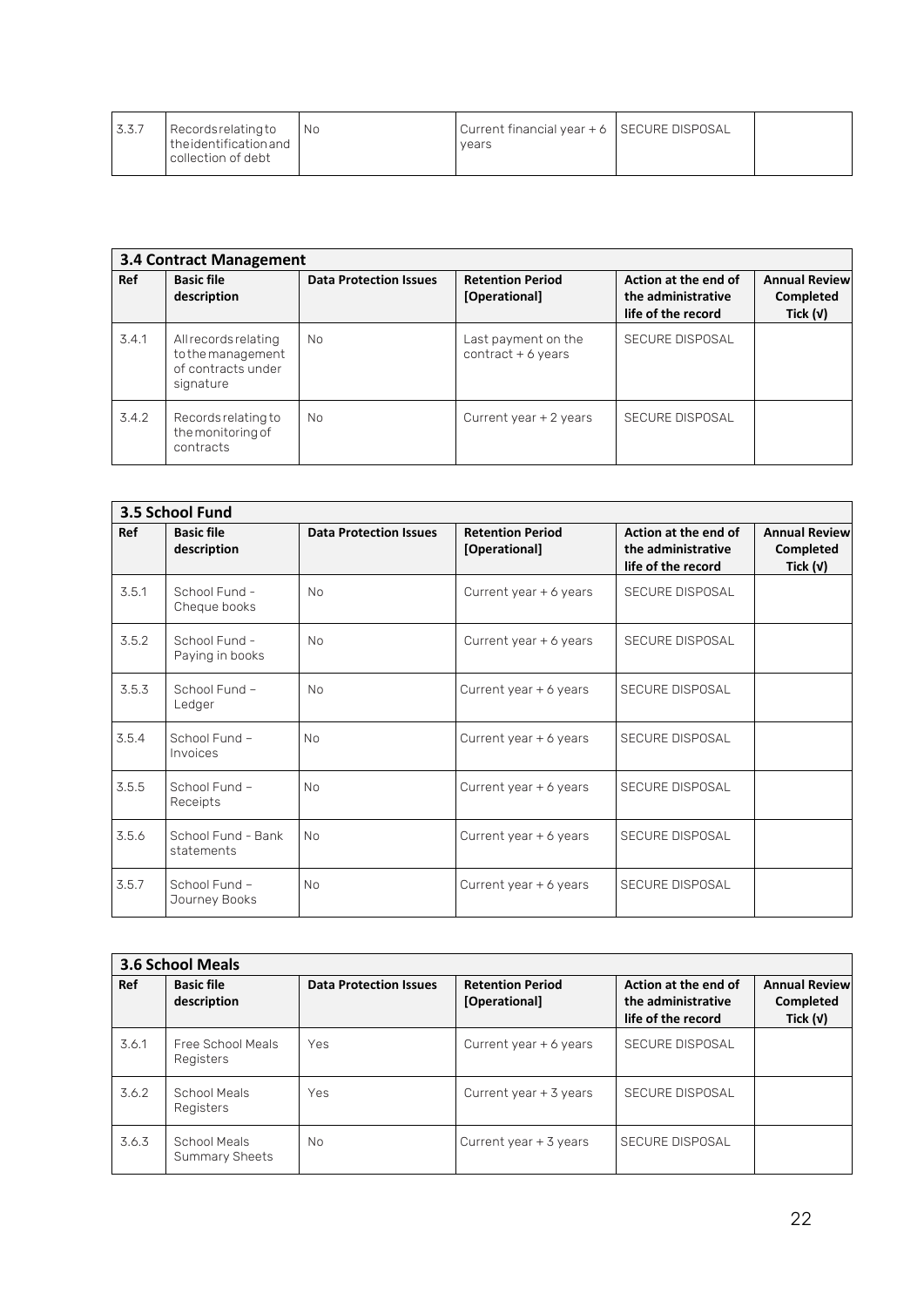### **4. Property Management**

This section covers the management of buildings and property.

|       | <b>4.1 Property Management</b>                           |                               |                                                                                                                                                                  |                                                                  |                                                 |
|-------|----------------------------------------------------------|-------------------------------|------------------------------------------------------------------------------------------------------------------------------------------------------------------|------------------------------------------------------------------|-------------------------------------------------|
| Ref   | <b>Basic file</b><br>description                         | <b>Data Protection Issues</b> | <b>Retention Period</b><br>[Operational]                                                                                                                         | Action at the end of<br>the administrative<br>life of the record | <b>Annual Review</b><br>Completed<br>Tick $(v)$ |
| 4.1.1 | Title deeds of<br>properties belonging<br>to the school  | <b>No</b>                     | PERMANENT<br>These should follow<br>the property unless<br>the property has been<br>registered with the<br>Land Registry                                         |                                                                  |                                                 |
| 4.1.2 | Plans of property<br>belong to the school                | <b>No</b>                     | These should be<br>retained whilst the<br>building belongs to the<br>school and should be<br>passed onto any new<br>owners if the building<br>is leased or sold. |                                                                  |                                                 |
| 4.1.3 | Leases of property<br>leased by or to the<br>school      | <b>No</b>                     | Expiry of lease $+$ 6 years                                                                                                                                      | SECURE DISPOSAL                                                  |                                                 |
| 4.1.4 | Records relating to<br>the letting of school<br>premises | <b>No</b>                     | Current financial year + 6<br>years                                                                                                                              | SECURE DISPOSAL                                                  |                                                 |

|            | <b>4.2 Maintenance</b>                                                                                                                        |                               |                                          |                                                                  |                                                 |
|------------|-----------------------------------------------------------------------------------------------------------------------------------------------|-------------------------------|------------------------------------------|------------------------------------------------------------------|-------------------------------------------------|
| <b>Ref</b> | <b>Basic file</b><br>description                                                                                                              | <b>Data Protection Issues</b> | <b>Retention Period</b><br>[Operational] | Action at the end of<br>the administrative<br>life of the record | <b>Annual Review</b><br>Completed<br>Tick $(v)$ |
| 4.2.1      | <b>All records</b><br>relating to the<br>maintenance<br>of the school<br>carriedoutby<br>contractors                                          | <b>No</b>                     | Current year + 6 years                   | <b>SECURE DISPOSAL</b>                                           |                                                 |
| 4.2.2      | All records<br>relating to the<br>maintenance<br>of the school<br>carriedoutby<br>school<br>employees<br>including<br>maintenance<br>logbooks | <b>No</b>                     | Current year $+$ 6 years                 | <b>SECURE DISPOSAL</b>                                           |                                                 |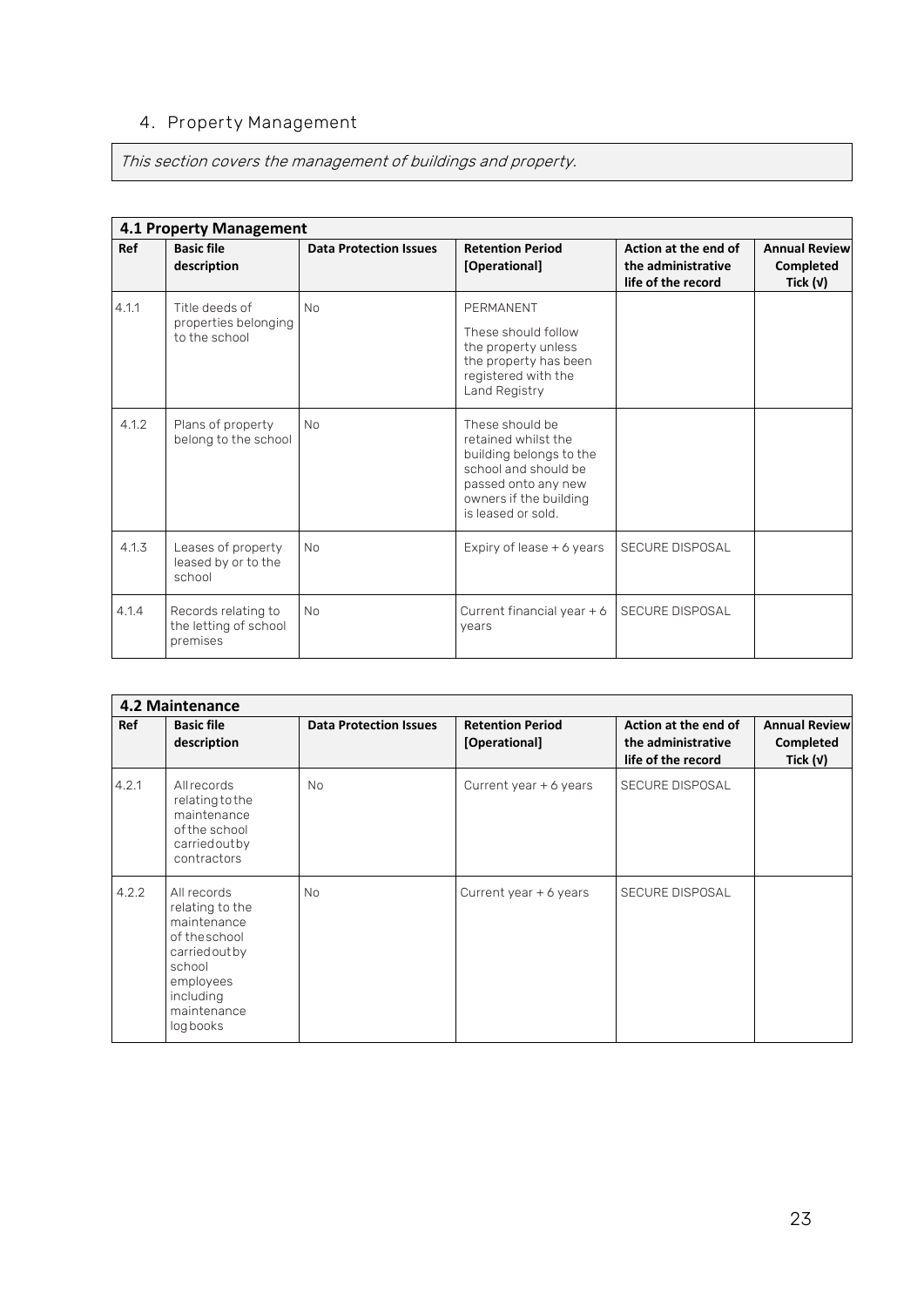#### **5. Pupil Management**

This section includes all records which are created during the time a pupil spends at the school. For information about accident reporting see under Health and Safety above

|       | 5.1 Pupil's Educational Record                                                                                         |                               |                                                                                                                                                                                                                                                                                       |                                                                                               |                                                        |
|-------|------------------------------------------------------------------------------------------------------------------------|-------------------------------|---------------------------------------------------------------------------------------------------------------------------------------------------------------------------------------------------------------------------------------------------------------------------------------|-----------------------------------------------------------------------------------------------|--------------------------------------------------------|
| Ref   | <b>Basic file</b><br>description                                                                                       | <b>Data Protection Issues</b> | <b>Retention Period</b><br>[Operational]                                                                                                                                                                                                                                              | Action at the end of<br>the administrative<br>life of the record                              | <b>Annual Review</b><br><b>Completed</b><br>Tick $(v)$ |
| 5.1.1 | Pupil's Educational<br>Record required by The<br><b>Education (Pupil</b><br>Information) (England)<br>Regulations 2005 | Yes                           |                                                                                                                                                                                                                                                                                       |                                                                                               |                                                        |
|       | Primary                                                                                                                |                               | Retain whilst the child<br>remains at the primary<br>school                                                                                                                                                                                                                           | The file should follow<br>the pupil when he/she<br>leaves the primary<br>school. <sup>5</sup> |                                                        |
|       | Secondary                                                                                                              |                               | Date of Birth of the pupil<br>+25 years                                                                                                                                                                                                                                               | <b>SECURE DISPOSAL</b>                                                                        |                                                        |
| 5.1.2 | Examination Results-<br><b>Pupil Copies</b>                                                                            | Yes                           |                                                                                                                                                                                                                                                                                       |                                                                                               |                                                        |
|       | Public                                                                                                                 |                               | This information should be<br>added to the pupil file                                                                                                                                                                                                                                 | All uncollected<br>certificates should be<br>returned to the<br>examination board.            |                                                        |
|       | Internal                                                                                                               |                               | This information should be<br>added to the pupil file                                                                                                                                                                                                                                 |                                                                                               |                                                        |
| 5.1.3 | <b>Child Protection</b><br>information held on<br>pupil file                                                           |                               | If any records relating to<br>child protection issues are<br>placed on the pupil file, it<br>should be in a sealed<br>envelope and then retained<br>for the same period of time<br>as the pupil file.                                                                                 | SECURE DISPOSAL-<br>these records MUST be<br>shredded                                         |                                                        |
| 5.1.4 | Child protection<br>information<br>held in separate<br>files                                                           |                               | DOB of the child + 25 years<br>then review This retention<br>period was agreed in<br>consultation with the<br>Safeguarding Children Group<br>on the understanding that the<br>principal copy of this<br>information will be found on<br>the Local Authority Social<br>Services record | SECURE DISPOSAL-<br>these records MUST be<br>shredded                                         |                                                        |

 $^5$  This will include: (i) to another primary school (ii) to a secondary school (iii) to a pupil referral unit (iv) If the pupil dies whilst at primary school the file should be returned to the Local Authority to be retained for the statutory retention period. If the pupil transfers to an independent school, transfers to home schooling or leaves the country the file should be returned to the Local Authority to be retained for the statutory retention period. Primary Schools do not ordinarily have sufficient storage space to store records for pupils who have not transferred in the normal way. It makes more sense to transfer the record to the Local Authority as it is more likely that the pupil will request the record from the Local Authority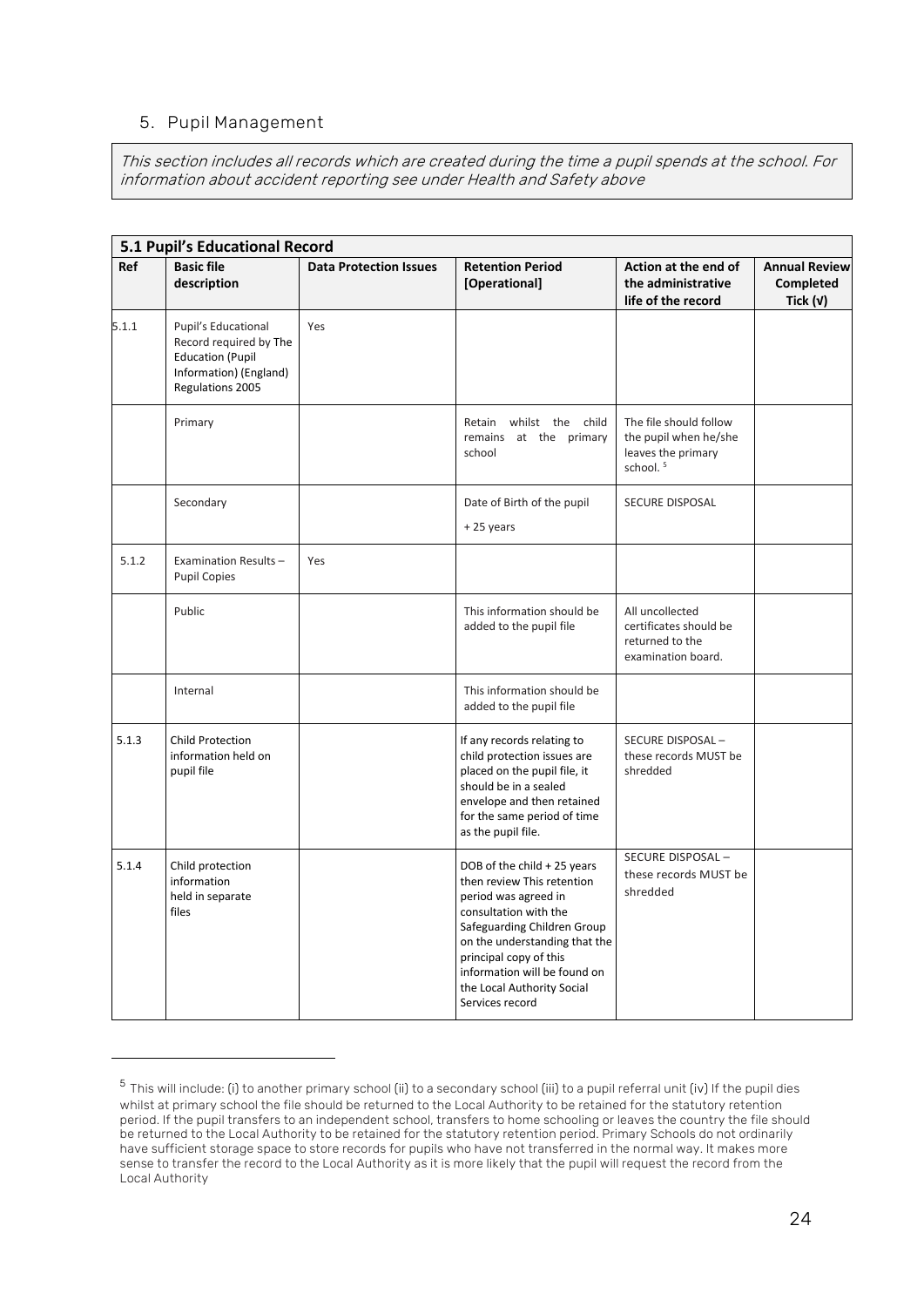|       | 5.2 Attendance                                         |                               |                                                                                                                                                 |                                                                  |                                                 |
|-------|--------------------------------------------------------|-------------------------------|-------------------------------------------------------------------------------------------------------------------------------------------------|------------------------------------------------------------------|-------------------------------------------------|
| Ref   | <b>Basic file</b><br>description                       | <b>Data Protection Issues</b> | <b>Retention Period</b><br>[Operational]                                                                                                        | Action at the end of<br>the administrative<br>life of the record | <b>Annual Review</b><br>Completed<br>Tick $(v)$ |
| 5.2.1 | Attendance<br>Registers                                | Yes                           | Every entry in the<br>attendance register<br>must be preserved for<br>a period of three years<br>after the date on which<br>the entry was made. | SECURE DISPOSAL                                                  |                                                 |
| 5.2.2 | Correspondence<br>relating to<br>authorized<br>absence |                               | Current academic year +<br>2 years                                                                                                              | SECURE DISPOSAL                                                  |                                                 |

|       | <b>5.3 Special Educational Needs</b>                                                                                               |                               |                                                                                                      |                                                                                                                                                                                                                                                                                                                                                                                                                                                                                                |                                                 |
|-------|------------------------------------------------------------------------------------------------------------------------------------|-------------------------------|------------------------------------------------------------------------------------------------------|------------------------------------------------------------------------------------------------------------------------------------------------------------------------------------------------------------------------------------------------------------------------------------------------------------------------------------------------------------------------------------------------------------------------------------------------------------------------------------------------|-------------------------------------------------|
| Ref   | <b>Basic file</b><br>description                                                                                                   | <b>Data Protection Issues</b> | <b>Retention Period</b><br>[Operational]                                                             | Action at the end of<br>the administrative<br>life of the record                                                                                                                                                                                                                                                                                                                                                                                                                               | <b>Annual Review</b><br>Completed<br>Tick $(v)$ |
| 5.3.1 | Special Educational                                                                                                                | Yes                           | Date of Birth of the pupil                                                                           | <b>REVIEW</b>                                                                                                                                                                                                                                                                                                                                                                                                                                                                                  |                                                 |
|       | Needs files, reviews<br>and Individual<br><b>Education Plans</b>                                                                   |                               | $+25$ years                                                                                          | NOTE: This<br>retention period is<br>the minimum<br>retention period<br>that any pupil file<br>should be kept.<br>Some authorities<br>choose to keep<br>SEN files for a<br>longer period of<br>time to defend<br>themselves in a<br>"failure to provide<br>a sufficient<br>education"case.<br>There is an<br>element of<br>business risk<br>analysis involved<br>in any decision to<br>keep the records<br>longer than the<br>minimum<br>retention period<br>and this should be<br>documented. |                                                 |
| 5.3.2 | Statement<br>maintained under<br>section 234 of the<br><b>Education Act</b><br>1990 and any<br>amendments made<br>to the statement | Yes                           | Date of birth of the pupil<br>+25 years [This<br>would normally be<br>retained on the pupil<br>filel | <b>SECURE DISPOSAL</b><br>unless the document<br>is subject to a legal<br>hold                                                                                                                                                                                                                                                                                                                                                                                                                 |                                                 |
|       |                                                                                                                                    |                               | Date of birth of the pupil<br>+25 years [This<br>would normally be<br>retained on the pupil<br>file] | <b>SECURE DISPOSAL</b><br>unless the document<br>is subject to a legal<br>hold                                                                                                                                                                                                                                                                                                                                                                                                                 |                                                 |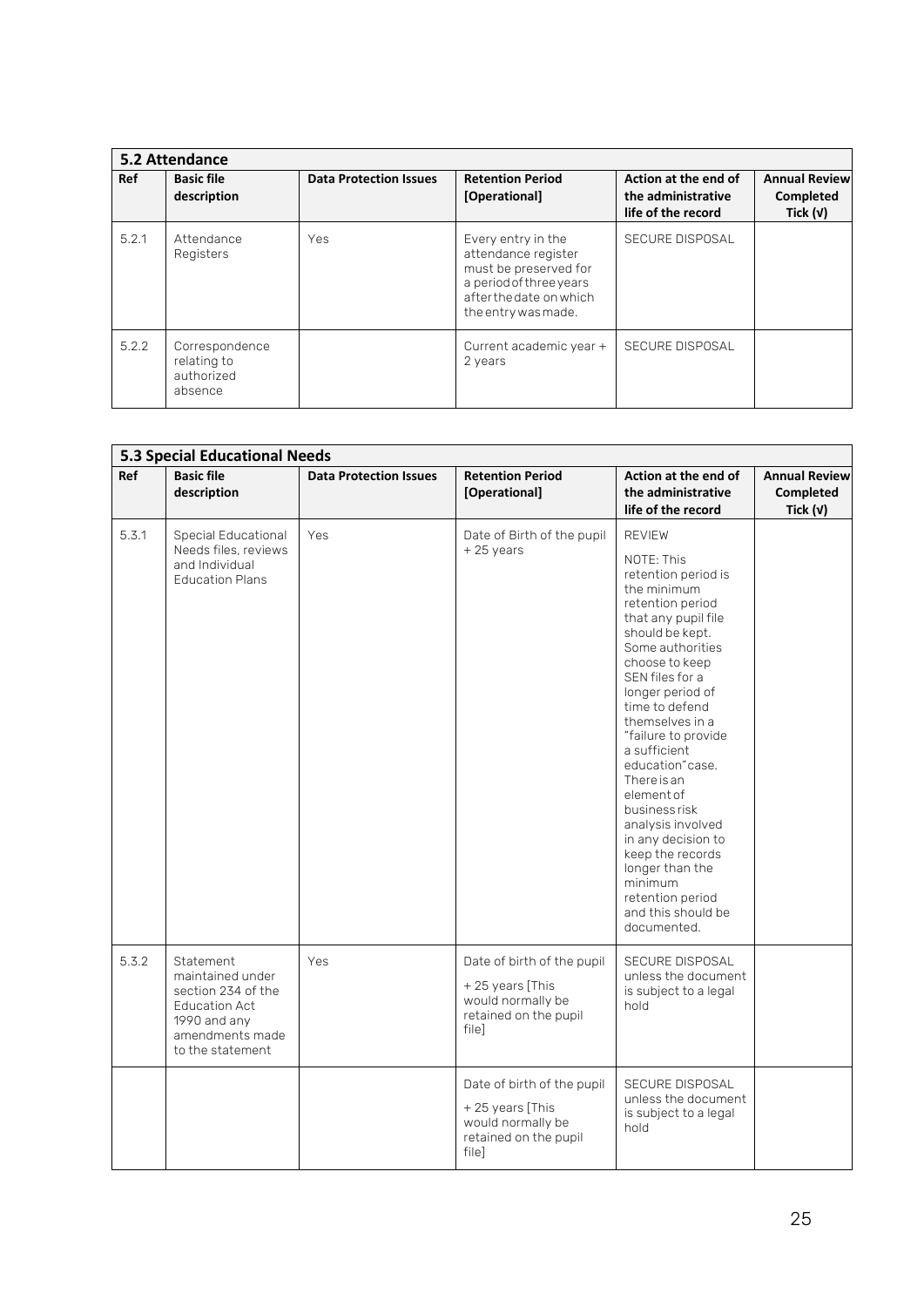| unless the document<br>+25 years [This<br>is subject to a legal<br>would normally be<br>hold<br>retained on the pupil<br>filel |
|--------------------------------------------------------------------------------------------------------------------------------|
|--------------------------------------------------------------------------------------------------------------------------------|

# **6. Curriculum Management**

| 6.1 Statistics and Management Information |                                                    |                               |                                                                                                                                                                                                                                                                                                                                                 |                                                                  |                                                 |  |  |  |
|-------------------------------------------|----------------------------------------------------|-------------------------------|-------------------------------------------------------------------------------------------------------------------------------------------------------------------------------------------------------------------------------------------------------------------------------------------------------------------------------------------------|------------------------------------------------------------------|-------------------------------------------------|--|--|--|
| Ref                                       | <b>Basic file</b><br>description                   | <b>Data Protection Issues</b> | <b>Retention Period</b><br>[Operational]                                                                                                                                                                                                                                                                                                        | Action at the end of<br>the administrative<br>life of the record | <b>Annual Review</b><br>Completed<br>Tick $(v)$ |  |  |  |
| 6.1.1                                     | Curriculum returns                                 | <b>No</b>                     | Current year + 3 years                                                                                                                                                                                                                                                                                                                          | SECURE DISPOSAL                                                  |                                                 |  |  |  |
| 6.1.2                                     | <b>Examination Results</b><br>(Schools Copy)       | Yes                           | Current year + 6 years                                                                                                                                                                                                                                                                                                                          | SECURE DISPOSAL                                                  |                                                 |  |  |  |
|                                           | SATS records -                                     | Yes                           |                                                                                                                                                                                                                                                                                                                                                 |                                                                  |                                                 |  |  |  |
|                                           | Results                                            |                               | The SATS results should be<br>recorded on the pupil's<br>educational file and will<br>therefore be retained until<br>the pupil reaches the age of<br>25 years.<br>The school may wish to keep<br>a composite record of all the<br>whole year SATs results.<br>These could be kept for<br>current year + 6 years to<br>allow suitable comparison | SECURE DISPOSAL                                                  |                                                 |  |  |  |
|                                           | <b>Examination Papers</b>                          |                               | The examination papers<br>should be kept until any<br>appeals/validation process is<br>complete                                                                                                                                                                                                                                                 | <b>SECURE DISPOSAL</b>                                           |                                                 |  |  |  |
| 6.1.3                                     | <b>Published Admission</b><br>Number (PAN) Reports | Yes                           | Current year + 6 years                                                                                                                                                                                                                                                                                                                          | <b>SECURE DISPOSAL</b>                                           |                                                 |  |  |  |
| 6.1.4                                     | Value Added and<br>Contextual Data                 | Yes                           | Current year + 6 years                                                                                                                                                                                                                                                                                                                          | SECURE DISPOSAL                                                  |                                                 |  |  |  |
| 6.1.5                                     | Self-Evaluation Forms                              | Yes                           | Current year + 6 years                                                                                                                                                                                                                                                                                                                          | <b>SECURE DISPOSAL</b>                                           |                                                 |  |  |  |

|       | 6.2 Implementation of Curriculum |                               |                                          |                                                                                                                            |                                                 |  |  |  |
|-------|----------------------------------|-------------------------------|------------------------------------------|----------------------------------------------------------------------------------------------------------------------------|-------------------------------------------------|--|--|--|
| Ref   | <b>Basic file</b><br>description | <b>Data Protection Issues</b> | <b>Retention Period</b><br>[Operational] | Action at the end of<br>the administrative<br>life of the record                                                           | <b>Annual Review</b><br>Completed<br>Tick $(v)$ |  |  |  |
| 6.2.1 | Schemes of Work                  | <b>No</b>                     | Current year + 1 year                    | Review these records at<br>the end of each year<br>and allocate a further<br>retention period or<br><b>SECURE DISPOSAL</b> |                                                 |  |  |  |
| 6.2.2 | Timetable                        | No                            | Current year + 1 year                    |                                                                                                                            |                                                 |  |  |  |
| 6.2.3 | Class Record Books               | No                            | Current year + 1 year                    |                                                                                                                            |                                                 |  |  |  |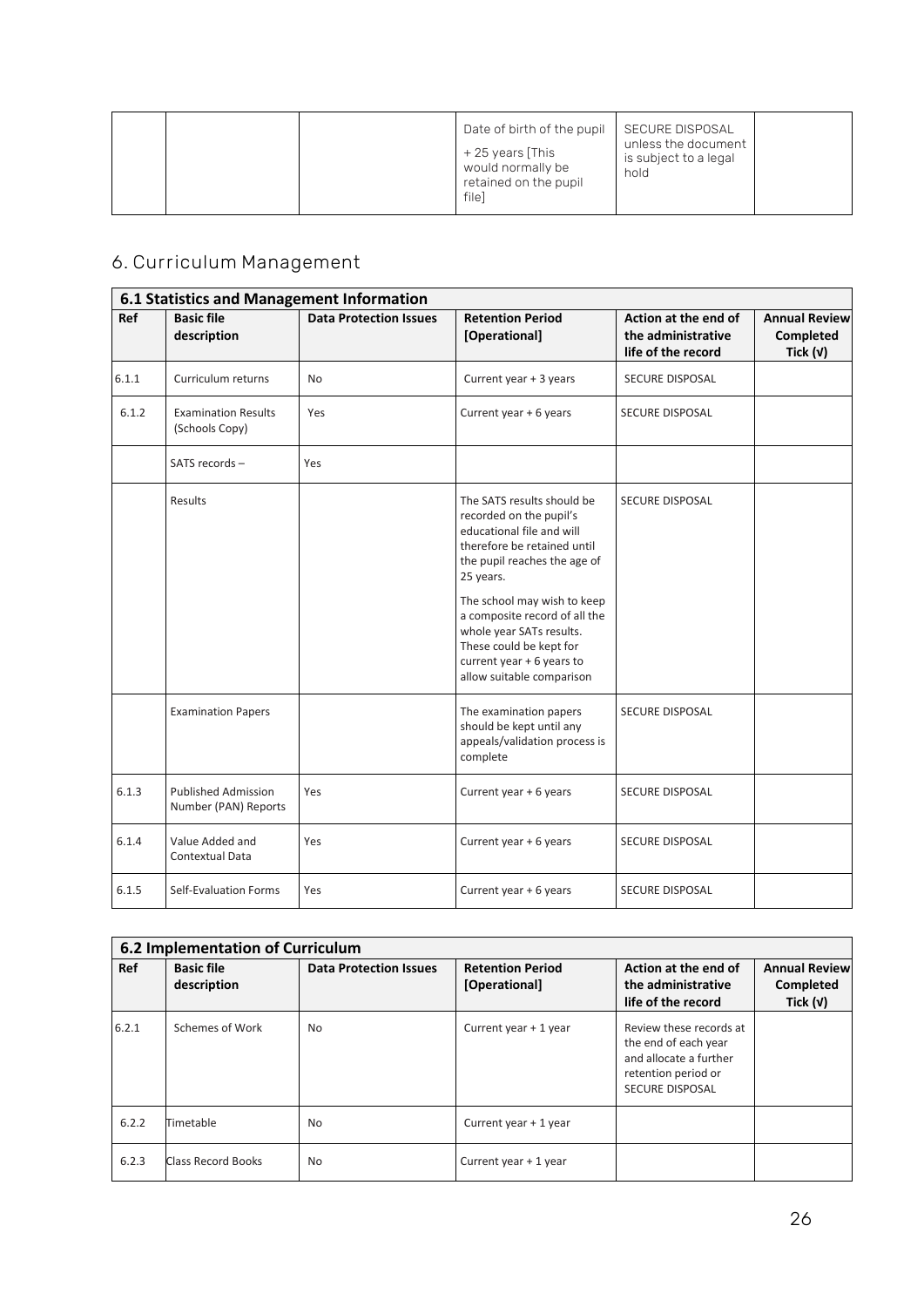| 6.2.4 | Mark Books          | <b>No</b> | Current year + 1 year                                                                                                                                              |                        |  |
|-------|---------------------|-----------|--------------------------------------------------------------------------------------------------------------------------------------------------------------------|------------------------|--|
| 6.2.5 | Record homework set | No        | Current year + 1 year                                                                                                                                              |                        |  |
| 6.2.6 | Pupils' Work        | No        | Where possible pupils' work<br>should be returned to the<br>pupil at the end of the<br>academic year if this is not the<br>school'spolicythencurrent<br>year+1year | <b>SECURE DISPOSAL</b> |  |

# **7. Extra Curriculum Management**

| 7.1 Educational Visits outside the Classroom |                                                                                                                                              |                               |                                                                                                                                                                                                     |                                                                                                                                                                                                                                                                                |                                                        |  |  |
|----------------------------------------------|----------------------------------------------------------------------------------------------------------------------------------------------|-------------------------------|-----------------------------------------------------------------------------------------------------------------------------------------------------------------------------------------------------|--------------------------------------------------------------------------------------------------------------------------------------------------------------------------------------------------------------------------------------------------------------------------------|--------------------------------------------------------|--|--|
| Ref                                          | <b>Basic file</b><br>description                                                                                                             | <b>Data Protection Issues</b> | <b>Retention Period</b><br>[Operational]                                                                                                                                                            | Action at the end of<br>the administrative<br>life of the record                                                                                                                                                                                                               | <b>Annual Review</b><br><b>Completed</b><br>Tick $(v)$ |  |  |
| 7.1.1                                        | Records created by<br>schools to obtain<br>approval to run an<br><b>Educational Visit</b><br>outside the Classroom<br>-PrimarySchools        | <b>No</b>                     | Date of visit + 14 years                                                                                                                                                                            | SECURE DISPOSAL                                                                                                                                                                                                                                                                |                                                        |  |  |
| 7.1.2                                        | Records created by<br>schools to obtain<br>approval to run an<br><b>Educational Visit</b><br>outside the<br>Classroom - Secondary<br>Schools | <b>No</b>                     | Date of visit + 10 years                                                                                                                                                                            | <b>SECURE DISPOSAL</b>                                                                                                                                                                                                                                                         |                                                        |  |  |
| 7.1.3                                        | Parental consent forms<br>for school trips where<br>there has been no<br>major incident                                                      | Yes                           | Conclusion of the trip                                                                                                                                                                              | Although the consent<br>forms could be<br>retained for DOB+22<br>years, the<br>requirementforthem<br>being needed is low<br>and most schools do<br>nothavethestorage<br>capacity to retain<br>every single consent<br>form issued by the<br>school for this period<br>of time. |                                                        |  |  |
| 7.1.4                                        | Parental permission<br>slips for school trips -<br>where there has been<br>a major incident                                                  | Yes                           | DOB of the pupil involved in<br>the incident+25years<br>The permission slips for all<br>the pupils on the trip need<br>to be retained to show that<br>the rules had been followed<br>for all pupils |                                                                                                                                                                                                                                                                                |                                                        |  |  |

| 7.2 Walking Bus |                                  |                               |                                          |                                                                  |                                                 |  |  |
|-----------------|----------------------------------|-------------------------------|------------------------------------------|------------------------------------------------------------------|-------------------------------------------------|--|--|
| Ref             | <b>Basic file</b><br>description | <b>Data Protection Issues</b> | <b>Retention Period</b><br>[Operational] | Action at the end of<br>the administrative<br>life of the record | <b>Annual Review</b><br>Completed<br>Tick $(v)$ |  |  |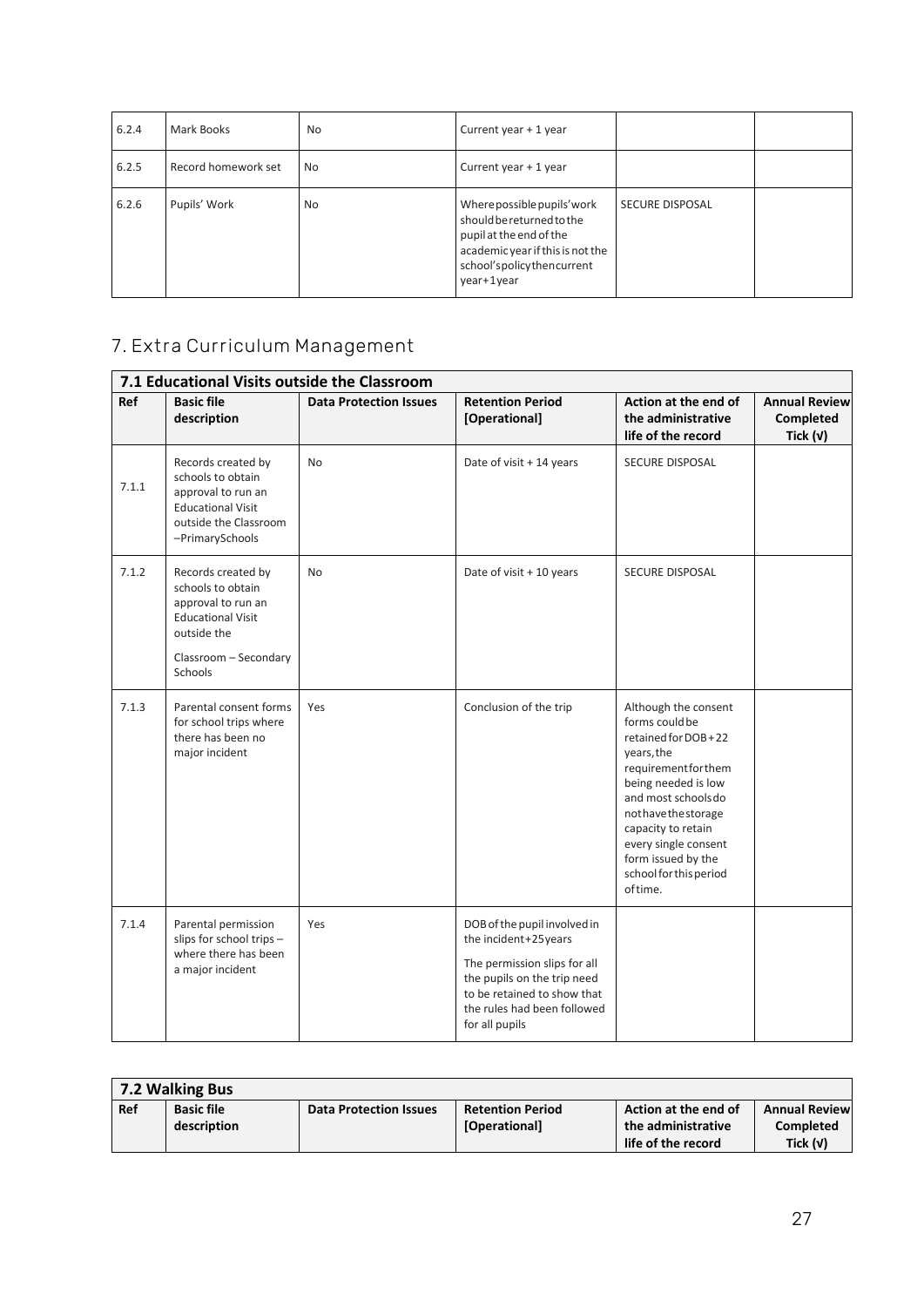| 7.2.1 | <b>Walking Bus Registers</b> | Yes | Date of register + 3 years                                                                                                                                                                                                              | <b>SECURE DISPOSAL</b>                                                                                              |  |
|-------|------------------------------|-----|-----------------------------------------------------------------------------------------------------------------------------------------------------------------------------------------------------------------------------------------|---------------------------------------------------------------------------------------------------------------------|--|
|       |                              |     | This takes into account the<br>fact that if there is an<br>incident requiring an<br>accident report the register<br>will be submitted with the<br>accident report and kept for<br>the period of time required<br>for accident reporting | [If these records are]<br>retained electronically<br>any back up copies<br>should be destroyed at<br>the same timel |  |

|       | 7.3 Family Liaison Officers and Home School Liaison Assistants                                                             |                               |                                                                             |                                                                  |                                                 |  |  |
|-------|----------------------------------------------------------------------------------------------------------------------------|-------------------------------|-----------------------------------------------------------------------------|------------------------------------------------------------------|-------------------------------------------------|--|--|
| Ref   | <b>Basic file</b><br>description                                                                                           | <b>Data Protection Issues</b> | <b>Retention Period</b><br>[Operational]                                    | Action at the end of<br>the administrative<br>life of the record | <b>Annual Review</b><br>Completed<br>Tick $(v)$ |  |  |
| 7.3.1 | Day Books                                                                                                                  | Yes                           | Current year + 2 years then<br>review                                       |                                                                  |                                                 |  |  |
| 7.3.2 | Reportsforoutside<br>agencies-wherethe<br>report has been<br>included on the case file<br>created by the outside<br>agency | Yes                           | Whilst child is attending<br>school and then destroy                        |                                                                  |                                                 |  |  |
| 7.3.3 | Referral forms                                                                                                             | Yes                           | While the referral is current                                               |                                                                  |                                                 |  |  |
| 7.3.4 | Contact data sheets                                                                                                        | Yes                           | Current year then review, if<br>contact is no longer active<br>then destroy |                                                                  |                                                 |  |  |
| 7.3.5 | Contact database<br>entries                                                                                                | Yes                           | Current year then review, if<br>contact is no longer active<br>then destroy |                                                                  |                                                 |  |  |
| 7.3.6 | <b>Group Registers</b>                                                                                                     | Yes                           | Current year + 2 years                                                      |                                                                  |                                                 |  |  |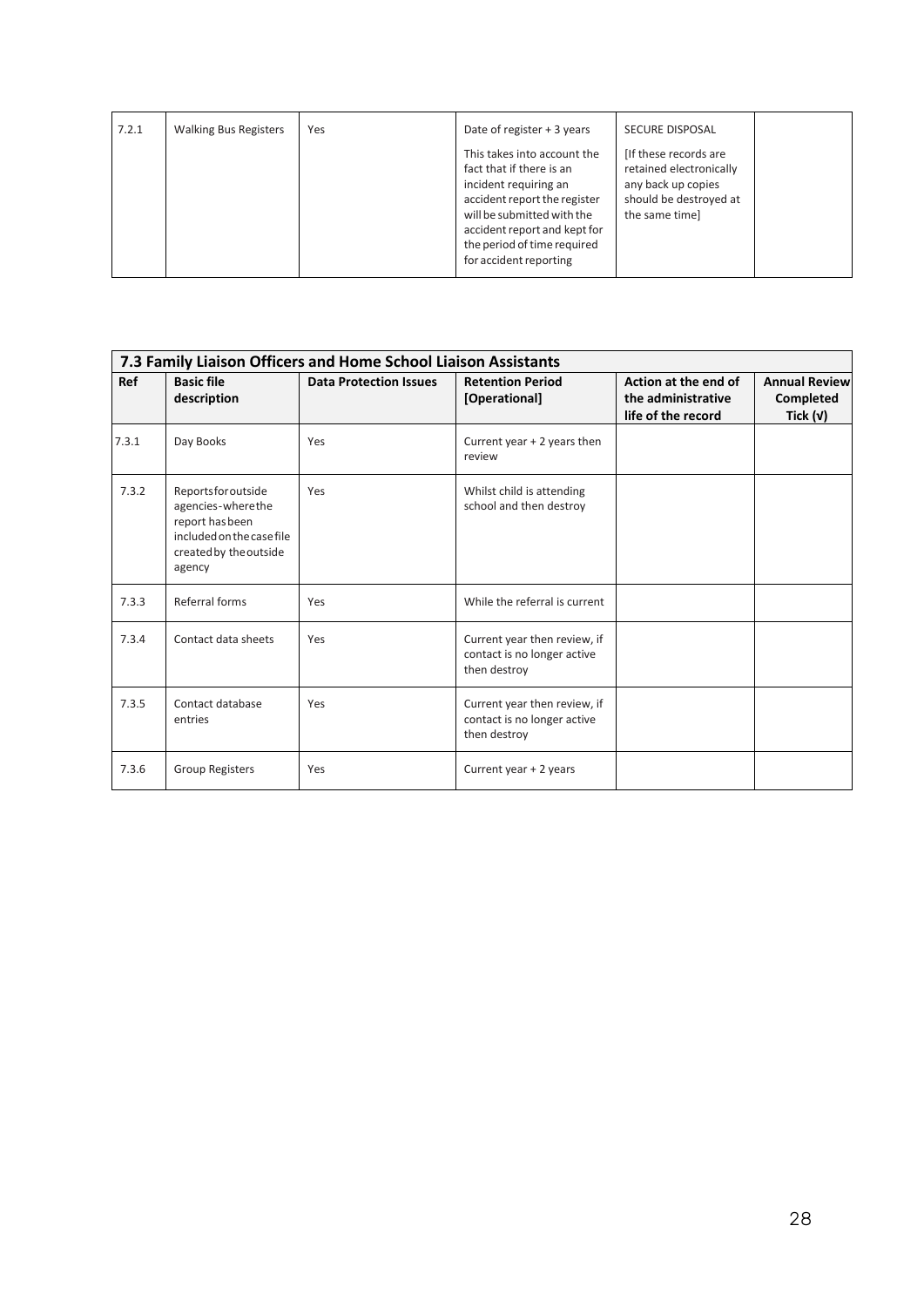## **8. Central Government and Local Authority**

| 8.1 Local Authority |                                                                       |                               |                                          |                                                                  |                                                 |  |  |
|---------------------|-----------------------------------------------------------------------|-------------------------------|------------------------------------------|------------------------------------------------------------------|-------------------------------------------------|--|--|
| Ref                 | <b>Basic file</b><br>description                                      | <b>Data Protection Issues</b> | <b>Retention Period</b><br>[Operational] | Action at the end of<br>the administrative<br>life of the record | <b>Annual Review</b><br>Completed<br>Tick $(v)$ |  |  |
| 8.1.1               | Secondary<br><b>Transfer Sheets</b><br>(Primary)                      | Yes                           | Current year + 2 years                   | <b>SECURE DISPOSAL</b>                                           |                                                 |  |  |
| 8.1.2               | Attendance<br>Returns                                                 | Yes                           | Current year + 1 year                    | <b>SECURE DISPOSAL</b>                                           |                                                 |  |  |
| 8.1.3               | School Census<br>Returns                                              | <b>No</b>                     | Current year + 5 years                   | <b>SECURE DISPOSAL</b>                                           |                                                 |  |  |
| 8.1.4               | Circulars and<br>otherinformation<br>sent from the<br>Local Authority | <b>No</b>                     | Operational use                          | <b>SECURE DISPOSAL</b>                                           |                                                 |  |  |

|       | <b>8.2 Central Government</b>                                     |                               |                                          |                                                                  |                                                 |  |  |  |
|-------|-------------------------------------------------------------------|-------------------------------|------------------------------------------|------------------------------------------------------------------|-------------------------------------------------|--|--|--|
| Ref   | <b>Basic file</b><br>description                                  | <b>Data Protection Issues</b> | <b>Retention Period</b><br>[Operational] | Action at the end of<br>the administrative<br>life of the record | <b>Annual Review</b><br>Completed<br>Tick $(v)$ |  |  |  |
| 8.2.1 | OFSTED reports and<br>papers                                      | No                            | Life of the report then<br><b>REVIEW</b> | SECURE DISPOSAL                                                  |                                                 |  |  |  |
| 8.2.2 | Returns made to<br>central government                             | <b>No</b>                     | Current year $+6$ years                  | <b>SECURE DISPOSAL</b>                                           |                                                 |  |  |  |
| 8.2.3 | Circularsandother<br>informationsent<br>fromcentral<br>government | <b>No</b>                     | Operational use                          | SECURE DISPOSAL                                                  |                                                 |  |  |  |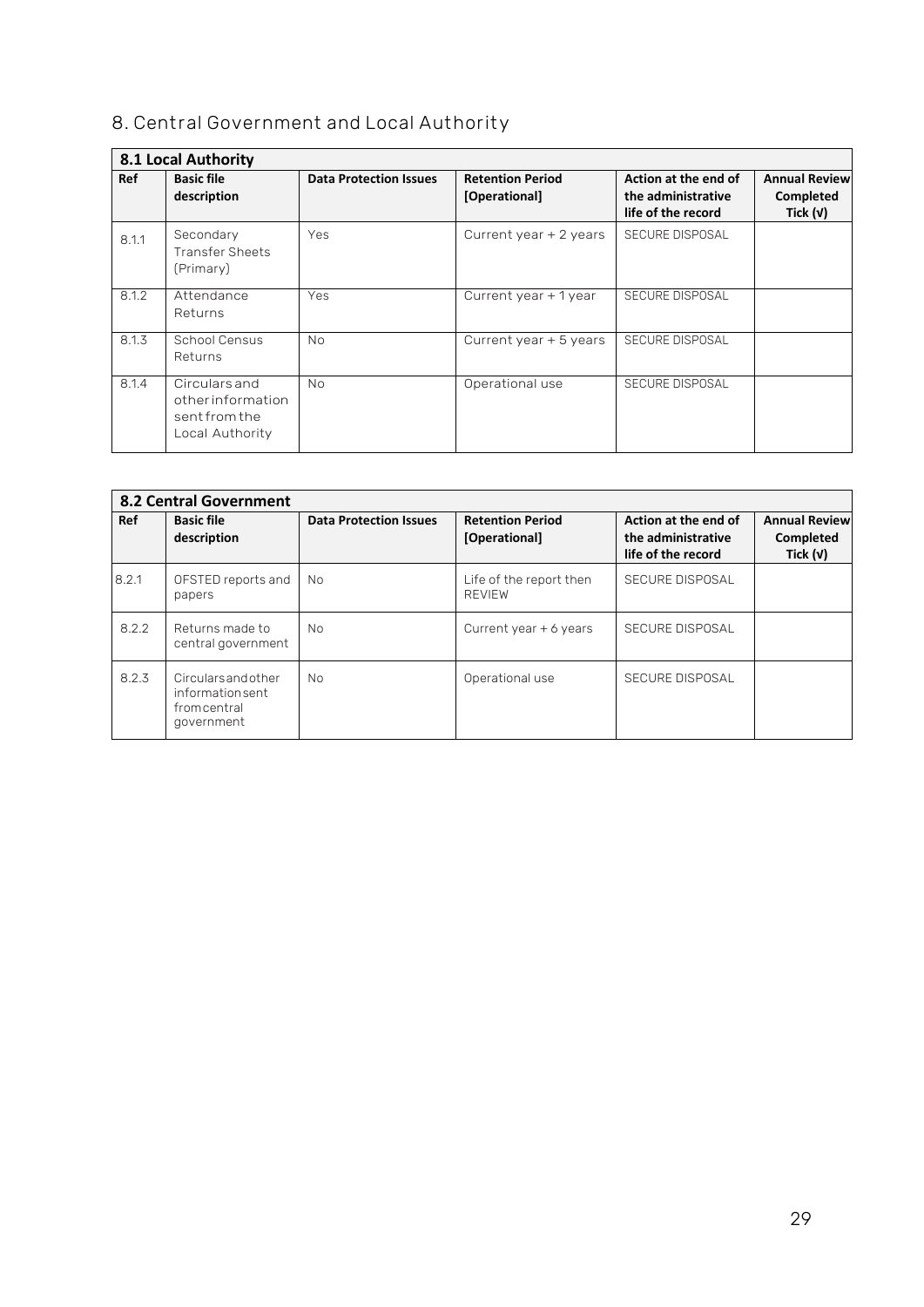# **Appendix A – List of School Records and Data safely destroyed**

The following sheet can be completed or alternatively documented in a spreadsheet.

| Ref<br><b>Number</b>    | <b>File/Record Title</b> | Description                                        | <b>Reference or Cataloguing</b><br>Information          | Number of<br><b>Files</b><br>Destroyed | Method of<br>destruction | Confirm<br>(i) Safely destroyed<br>(ii) In accordance with<br><b>Data Retention</b><br><b>Guidelines</b><br>Tick $(v)$ |
|-------------------------|--------------------------|----------------------------------------------------|---------------------------------------------------------|----------------------------------------|--------------------------|------------------------------------------------------------------------------------------------------------------------|
| e.g.                    | School Invoices          | Copies of<br>purchase<br>invoices dated<br>2011/12 | Folders marked<br>"Purchase Invoices<br>2011/12" 1 to 3 | 3 Folders                              | Shredding                |                                                                                                                        |
| $\overline{1}$          |                          |                                                    |                                                         |                                        |                          |                                                                                                                        |
| $\overline{2}$          |                          |                                                    |                                                         |                                        |                          |                                                                                                                        |
| $\overline{3}$          |                          |                                                    |                                                         |                                        |                          |                                                                                                                        |
| $\overline{4}$          |                          |                                                    |                                                         |                                        |                          |                                                                                                                        |
| $\overline{5}$          |                          |                                                    |                                                         |                                        |                          |                                                                                                                        |
| $\acute{\rm{o}}$        |                          |                                                    |                                                         |                                        |                          |                                                                                                                        |
| $\overline{7}$          |                          |                                                    |                                                         |                                        |                          |                                                                                                                        |
| $\overline{\mathbf{8}}$ |                          |                                                    |                                                         |                                        |                          |                                                                                                                        |
| $\overline{9}$          |                          |                                                    |                                                         |                                        |                          |                                                                                                                        |
| 10                      |                          |                                                    |                                                         |                                        |                          |                                                                                                                        |
| 11                      |                          |                                                    |                                                         |                                        |                          |                                                                                                                        |
| 12                      |                          |                                                    |                                                         |                                        |                          |                                                                                                                        |
| 13                      |                          |                                                    |                                                         |                                        |                          |                                                                                                                        |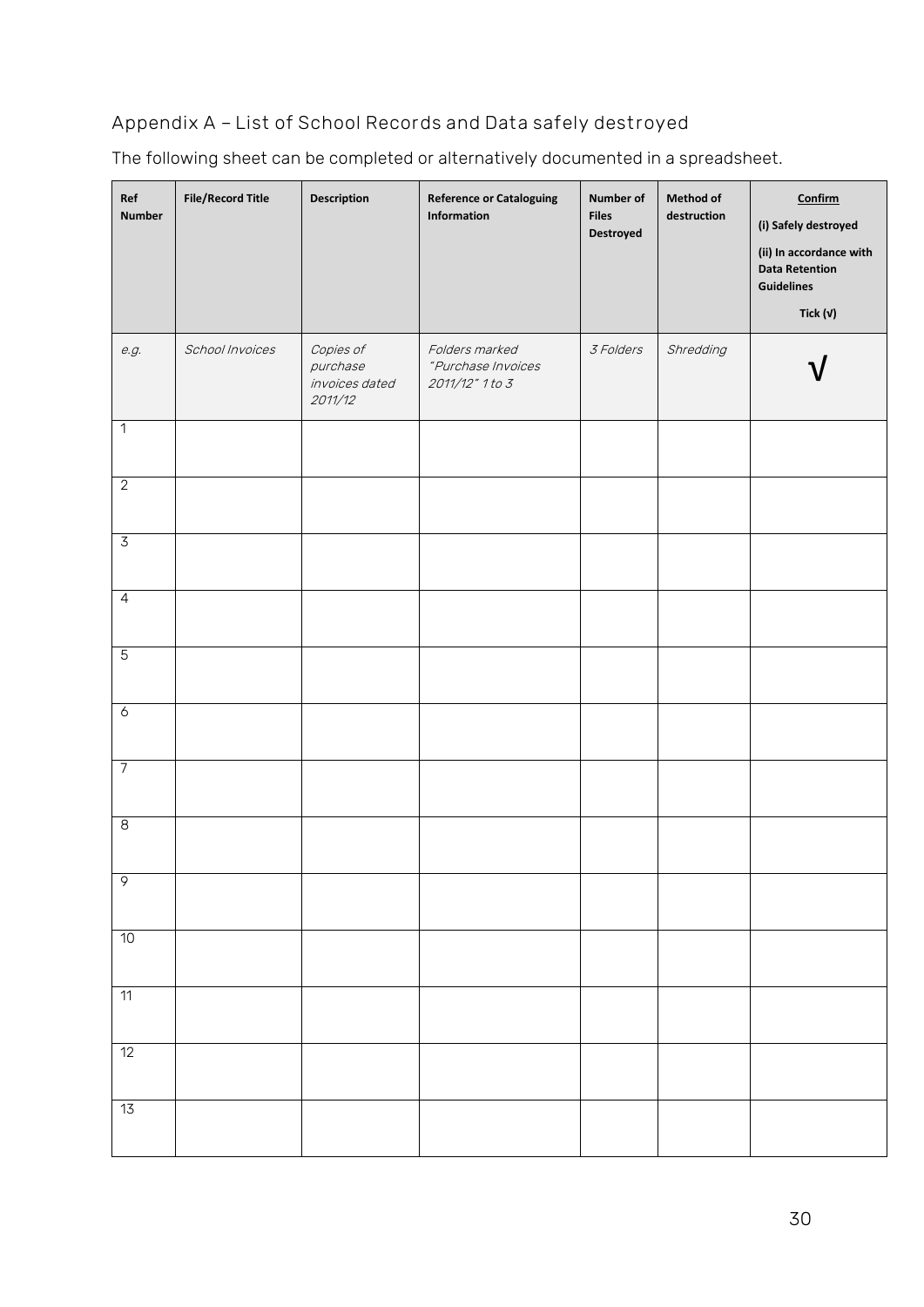| Ref<br><b>Number</b> | <b>File/Record Title</b> | <b>Description</b> | <b>Reference or Cataloguing</b><br><b>Information</b> | Number of<br><b>Files</b><br>Destroyed | <b>Method of</b><br>destruction | <b>Confirm</b><br>(i) Safely destroyed<br>(ii) In accordance with<br><b>Data Retention</b><br><b>Guidelines</b><br>Tick $(v)$ |
|----------------------|--------------------------|--------------------|-------------------------------------------------------|----------------------------------------|---------------------------------|-------------------------------------------------------------------------------------------------------------------------------|
| 14                   |                          |                    |                                                       |                                        |                                 |                                                                                                                               |